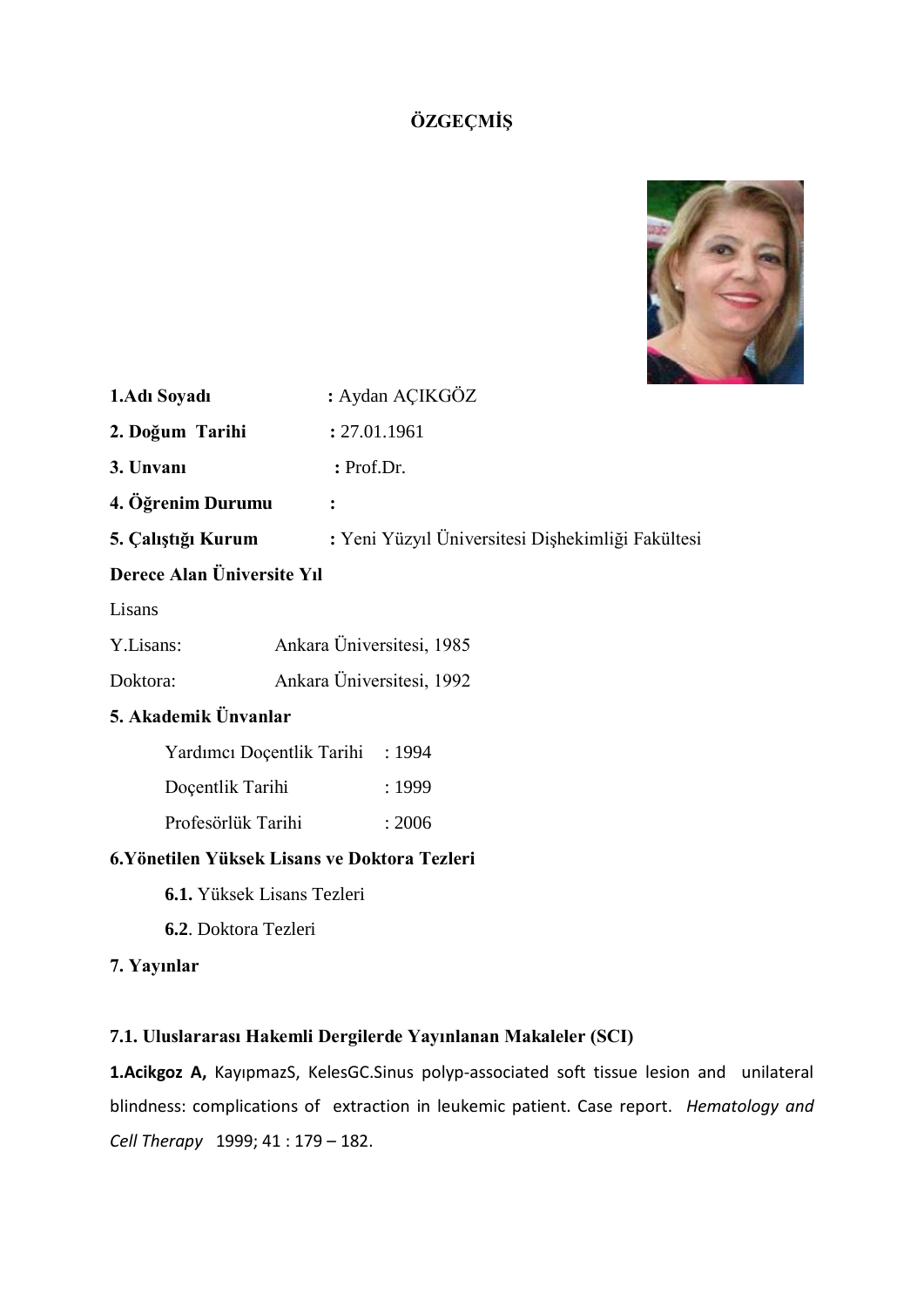**2.Açıkgöz A,** Sakallıoğlu U, Özdamar S, Uysal A. Rare benign tumours of oral cavity-capillary haemangioma of palatal mucosa: a report of a case.*International Journal of Paediatric Dentistry* 2000 ; 10 : 161- 165.

**3.**Açıkgöz G, **Açıkgöz A**, Keskiner İ, Türk T, Otan F. Aggressive periodontitis with supernumerary teeth: A retrospective study. *J Periodontol* 2004; 75: 1458-1460.

**4.Açıkgöz A**, Özden FO, Fışgın T, Açıkgöz G, Duru F, Yaralı N, Albayrak D. Oral and dental findings in Fanconi's Anemia. *Pediatric Hematology and Oncology* 2005; 22: 531-539.

**5. Açikgöz A.** Bilateral bifid mandibular condyle: a case report. *Journal of Oral Rehabilitation*  2006; 33: 784-787.

**6. Açıkgöz A**, Açıkgöz G, Tunga U, Otan F. Characteristics and prevalence of non-syndrome multiple supernumerary teeth: a retrospective study. *Dentomaxillofac Radiol* 2006; 35: 185- 190.

**7.**B Bayram, S Uçkan, **A Açıkgöz**, H Müderrisoğlu, A Aydınalp. Digital panoramic radiography: a reliable method to diagnose carotid artery atheromas ? *Dentomaxillofac Radiol* 2006; 35: 266-270.

**8.Açikgöz A,** Kademoglu O, Turk SE, Karagöz F. Hypohidrotic ectodermal dysplasia with true anadontia of the primary dentition. A case report. *Quintessence Int* 2007;38:853-858 .

**9.**Tunga U, Bodrumlu E, **Açıkgöz A.**A case of tularemia presenting as a dental abscess: case report.*Oral Surg Oral Med Oral Pathol Oral Radiol Endod* 2007; 103: e33-e35.

**10.** Bora Ozden**, Aydan Acikgoz.** Prevalence and characteristics of intracoronal resorption in unerupted teeth in the permanent dentition: a retrospective study. *Oral Radiol* 2009; 25:6– 13. DOI 10.1007/s11282-009-0003-3.

**11.** Bayrak S, Tunc ES, Tuloglu N, **Acıkgoz, A**. Timing of permanent teeth eruption in children *J Clin Pediatr Dent.* 2012; Volume 37 (2): 207-11.

**12. Açikgöz A**, Uzun-Bulut E, Özden B, Gündüz K .[Prevalence and distribution of odontogenic](http://www.ncbi.nlm.nih.gov/pubmed/21743428)  [and nonodontogenic cysts in a Turkish population.](http://www.ncbi.nlm.nih.gov/pubmed/21743428)*Med Oral Patol Oral Cir Bucal.* 2012 Jan 1;17(1):e108-15.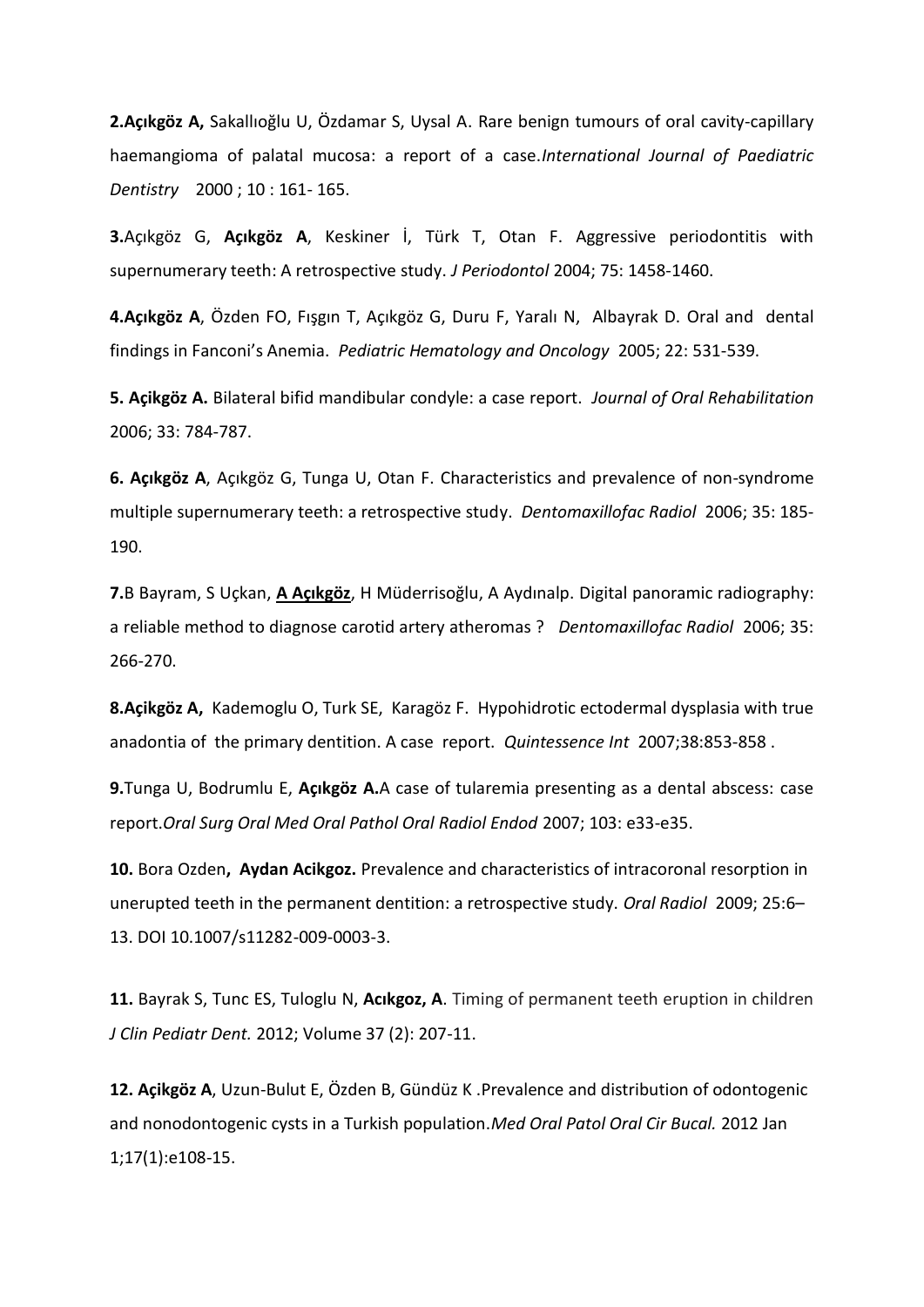**13.** Sumer M, Acikgoz A, Uzun C, Gunhan O. An unusual case of large, destructive stafne bone cavity with computed tomography findings. *Journal of Oral and Maxillofacial Radiology* 2015; 3(1):28-30.

**14.** Gunduz K, Avsever H, Orhan K, Canıtezer G, **Acikgoz A,** Oz U, Midilli M. A multicentre evaluation of multiple supernumerary premolar prevalence. *Australian Orthodontic Journal* 2015; 31(2): 149-56.

## **7.2. Uluslararası Diğer Hakemli Dergilerde Yayınlanan Makaleler**

**1.**Toller M, Sipahier M, **Açıkgöz A**. CT display of dentigerous cysts of the mandible . A case report. *The Journal of Clinical Pediatric Dentistry .* 1995; 19 ( 2 ):135-137.

**2.**Gündüz K, **Açıkgöz A**. An unusual case of talon cusp on a geminated tooth.*Braz Dent J.* 2006; 17 (4): 343-6.

**3.** Nergiz Yılmaz, **Aydan Acikgoz**, Nukhet Celebi, A.Zeynep Zengin, Omer Gunhan.

Extrafollicular Adenomatoid Odontogenic Tumor of the Mandible: Report of a Case.

*Europian Journal of Dentistry* 2009; 3: 71-74.

**4.** [Gökhan Açıkgöz](http://www.hindawi.com/69326430.html), [Murat İnanç Cengiz](http://www.hindawi.com/26235361.html), [İlker Keskiner](http://www.hindawi.com/27397414.html), [Şereften Açıkgöz](http://www.hindawi.com/71296162.html), [Murat Can,](http://www.hindawi.com/97414585.html) and **[Aydan Açıkgöz](http://www.hindawi.com/84927956.html).**Correlation of Hepatitis C Antibody Levels in Gingival Crevicular Fluid and Saliva of Hepatitis C Seropositive Hemodialysis Patients. International Journal of Dentistry. Volume 2009 Article ID 247121, 5 pages.doi:10.1155/2009/247121

5. Aydan Acikgoz<sup>,</sup> Bora Ozden<sup>,</sup> and Muzaffer Elmalı. Unilateral Aplasia of the Submandibular Gland with Multiple Calcified Cervical Lymph Nodes: A Case Report and Review of the Litarutre. SRX DentistryVolume 2010 Article ID 138615 *•* doi:10.3814/2010/138615

**6.** Bulut E, **Acikgoz A**, Ozan B, Gunhan O[.Large peripheral osteoma of the mandible: a case](http://www.ncbi.nlm.nih.gov/pubmed/21331372)  [report.I](http://www.ncbi.nlm.nih.gov/pubmed/21331372)nt J Dent. 2010;2010:834761. Epub 2011 Feb 6.

**7.** Armağan Çalışkan, Tuğçe Berre Karaöz, Mahmut Sümer, Aydan Açıkgöz, Yurdanur Süllü. Benign cementoblastoma of the anterior mandible: an unusual case report*. J Korean Assoc Oral Maxillofac Surg*. 2016; 42; 231-235.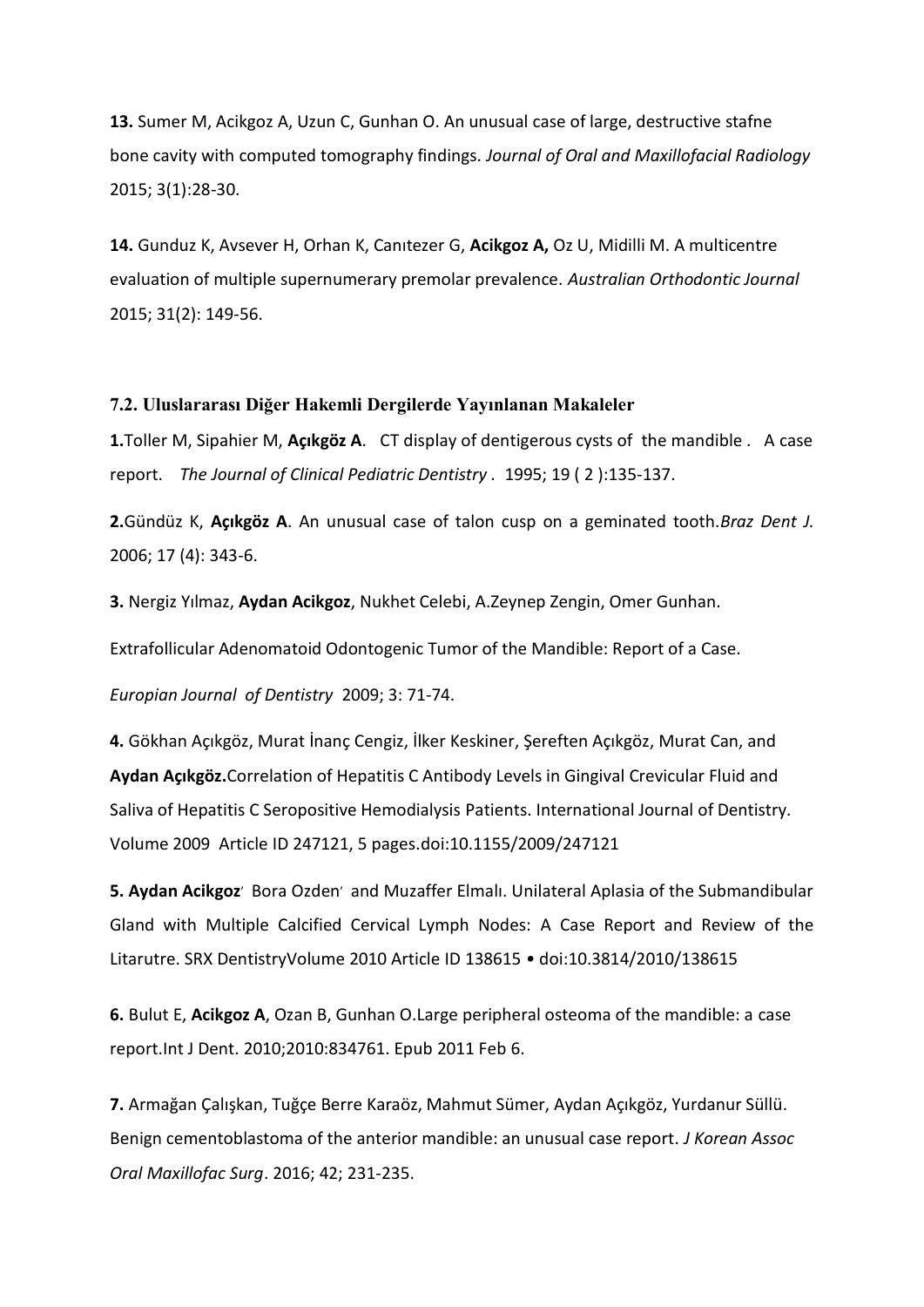**8.** Bodrumlu E, **Acikgoz A,** Gündüz K,Tunga U.Periapical health and coronary restoration quality of root-filled teeth in the Turkish population.IJMD. 2012; 2 (3): 178-181.

**9.** Bulut EU, **Acikgoz A**, Ozan B, Zengin AZ, Gunhan O[.Expansive focal cemento-osseous](http://www.ncbi.nlm.nih.gov/pubmed/22430704)  [dysplasia.](http://www.ncbi.nlm.nih.gov/pubmed/22430704)*J Contemp Dent Pract*. 2012 Jan 1;13(1):115-8.

**10.** [Gündüz K](http://www.ncbi.nlm.nih.gov/pubmed?term=G%C3%BCnd%C3%BCz%20K%5BAuthor%5D&cauthor=true&cauthor_uid=22319756)**,[Acikgöz A](http://www.ncbi.nlm.nih.gov/pubmed?term=Acikg%C3%B6z%20A%5BAuthor%5D&cauthor=true&cauthor_uid=22319756),**[Egrioglu E.](http://www.ncbi.nlm.nih.gov/pubmed?term=Egrioglu%20E%5BAuthor%5D&cauthor=true&cauthor_uid=22319756)Radiologic investigation of prevalence, associated pathologies and dental anomalies of non-third molar impacted teeth in Turkish oral patients. Chin J Dent Res. 2011;14(2):141-6.

### **7.3. Uluslararası Bilimsel Toplantılarda Sunulan ve Bildiri Kitabında Basılan bildiriler**

**1.** Açıkgöz G, **Açıkgöz A**, As A, Devrim İ, Akgünlü A. Sufficiency of different probing methods in the estimation of marginal alveolar bone and attachment loss. *First İstanbul International Symposium of Oral Biology. September 1-3,1995. Marmara University Dentistry Faculty, Istanbul.*

**2.** Açıkgöz G, Devrim İ, Kilim Y, **Açıkgöz A**,As A, Akgünlü A. Evaluation of methyl mercaptian and Hydrogen sulphide levels before and after periodontal theraphy in malodor subjects.

*First İstanbul International Symposium of Oral Biology. September 1-3,1995. Marmara University Dentistry Faculty, Istanbul.*

**3. Açıkgöz A**, Devrim İ, Açıkgöz G, Kilim Y, As, A, Akgünlü A. Diagnostic importance of VSC in the severity of gingival and periodontal disease. *First İstanbul International Symposium of Oral Biology. September 1-3,1995.Marmara University Dentistry Faculty, Istanbul.*

**4. Açıkgöz A,** Uysal A, Özdamar Ş, Sakallıoğlu U. Rare benign tumors of oral cavity:Hemangiomas: A report of 5 cases. *2 nd Congress of the Balkan Stomatological Society.April,2- 5 ,1997. Belgrade.*

**5. Açıkgöz A**, Kırtıloğlu T, Koç H, Sakallıoğlu U. Evaluation of the bone defects with computer assisted stereoscopic conventional radiographic methods. *2 nd Congress of the Balkan Stomatological Society.April,2- 5 ,1997. Belgrade.*

**6. Açıkgöz A,**Kayıpmaz S, Çelenk P. Squamous cell carcinoma ( Report of 4 cases). *3 rd Congress of the Balkan Stomatological Society. April, 2-5 , 1998. Sofia.*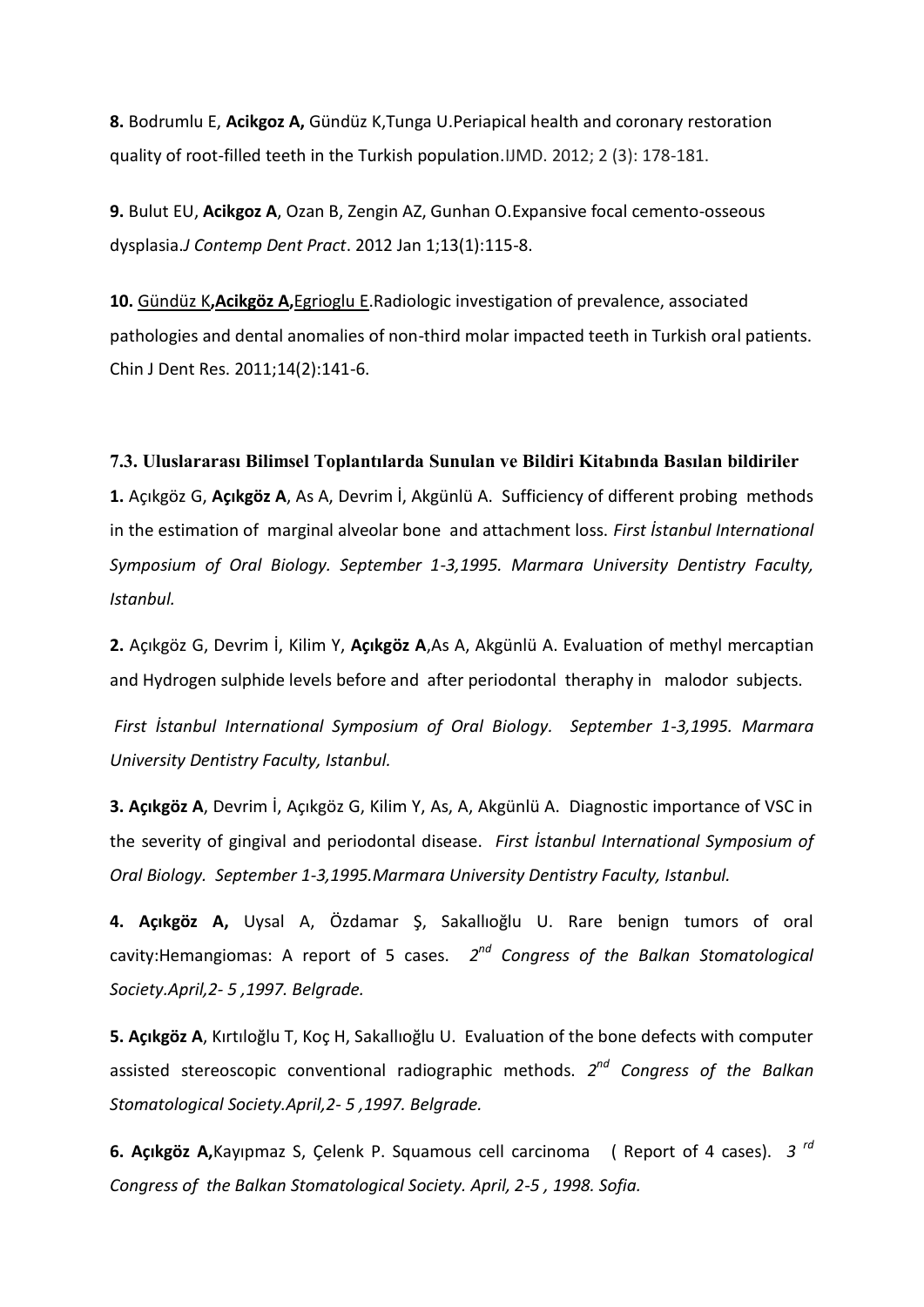**7. Açıkgöz A**,Yoldaş O , Kayıpmaz S, Yanmış İ. Multiple apical lesions ( Case report ). *3 rd Congress of the Balkan Stomatological Society.April, 2-5 , 1998. Sofia.*

**8. Açıkgöz A,** Çelenk P, Kayıpmaz S, Keleş G. Giant cell reperative granuloma ( Report of 4 cases). *3 rd Congress of the Balkan Stomatological Society.April, 2-5 , 1998. Sofia.*

**9. Açıkgöz A,**Devrim İ, Özdener H, Kayıpmaz A. Aminotransferase levels in evaluation of pericoronitis*. 3 rd Congress of the Balkan Stomatological Society. April, 2-5 , 1998. Sofia.*

**10.** Özdener H, **Açıkgöz A**, Devrim İ, Kayıpmaz A. Identification of gingival crevicular fluid HBV markers. *3 rd Congress of the Balkan Stomatological Society. April, 2-5 , 1998. Sofia.*

**11. Açıkgöz A,** Çelenk P, Türk T, Kayıpmaz S. Teeth transpositions ( Report of 9 cases) . *3 rd Congress of the Balkan Stomatological Society.April, 2-5 , 1998. Sofia.*

**12. Açıkgöz A,** Çelenk P, Koyuncu M, Akpolat İ, Kayıpmaz S. Rarely seen a large odontogenic cyst in edentolus mandible ( A case report ). *4 th Congress of the Balkan Stomatological Society.March 22-25 , 1999.İstanbul.*

**13. Açıkgöz A,**Çelenk P, Topbaş M, Özkoç O. Admitting cause of dental patients in 1996- 1998 to Ondokuz Mayıs University Faculty of Dentistry. *4 th Congress of the Balkan Stomatological Society. March 22-25 , 1999.İstanbul.*

**14.Açıkgöz A,** Çelenk P, Kayıpmaz S. Odontomas: A radiographic study. *4 th Congress of the Balkan Stomatological Society.March 22-25 , 1999.İstanbul.*

**15. Açıkgöz A,** Çelenk P, Topbaş M, Özkoç O. Diseases and lesions associated with maxiller and mandibular third molars: Review of 1800 cases. *4 th Congress of the Balkan Stomatological Society.* March 22-25 , 1999.İstanbul.

**16. Açıkgöz A,**Çelenk P, Türk T. Frequency of dental anomalies in Central Northern Turkish population. *5 th Congress of the Balkan Stomatological Society. April 13 – 16, 2000.* 

*Selanik / Yunanistan.*

**17.**Kopuz C, **Açıkgöz A,**Keleş G. A rare mandibular accessory canal ( case report). *Symposium Internationale Quartum Anatomiae Clinicae.* October 6-8, 2000. Medical University , Varna *Scripta Scientifica , vol . XXXII, Suppl. I ( 2000 ).*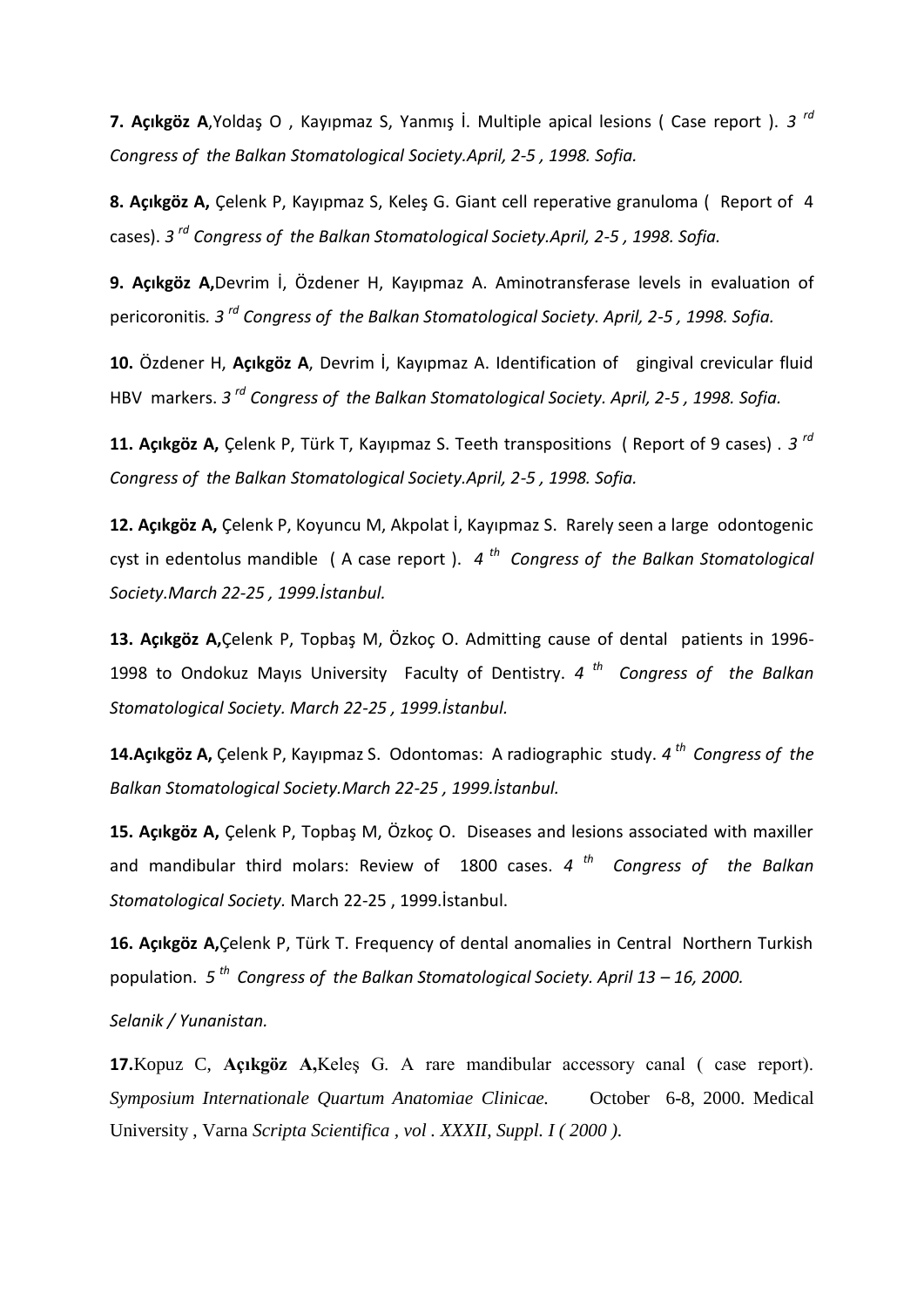**18.** Kırtıloğlu T,**Açıkgöz A,** Açıkgöz G, Aldıkaçtı M. Reasons for extraction of permanent teeth in the Northern East of Turkey  $- A$  pilot study . Periodontics in practice myth and realitypresent and Future. *A Joint Spring Scientific Meeting of The British Society of Periodontology, t he International Academy of Periodontology and The British Dental Hygienists' Association,* Glasgow. May 17- 19, 2001.

**19.** Özkoç O, **Açıkgöz A,** Gündüz K. The frequency of missing teeth in 2563 subjects paired with different age groups. *7 th Congress of the Balkan Stomatological Society. March 28- 30, 2002. Kuşadası / Turkey*.

**20. Açıkgöz A.** Prevalence of impacted third molars and accompanied pathologies in 7104 subjects. *The 9 th European Congress of DentomaxilloFacial Radiology* 17-19 of June, 2004. *Malmö, Sweden.*

**21.** O. Özkoç, **A. Açıkgöz,**S.T. Elekdağ-Turk, T. Turk. Prevalence of impacted canines and associated pathology ( A retrospective study in 3,650 patients ). *6 th International Orthodontic Congress 10-14, 2005. Paris- France.*

**22. A Açıkgöz**, U Tunga, G Açıkgöz, Ü Yavuz. Tularemia: confound with dental abcess. Case report. *10 th European Congress of DentoMaxillofacial Radiology.31 May- 3 June 2006, Leuven/ Belçika.*

**23.** Kademoglu O, Durmuş D, **Acikgoz A,**Cantürk F, Coskun M. The difference between mandibular index and bone mineral density at different ages. *Osteoporosis International.* 2, May 2006.

**24.** U Tunga, **A Açıkgöz,** E Bodrumlu. Periapical Radiographic Evaluation in Diabetic and Control Individuals. *Balkan Stomatological Society 12 th Congress of the BaSS.* 12-14 April 2007, İstanbul/ Türkiye.

**25.** Yılmaz N, **Açıkgöz A,** Çelebi N, Zengin Z, Günhan Ö. Mandibulanın ekstrafoleküler adenomatoid odontojonik tümörü : Vaka raporu. *Türk Oral ve Maksillofasiyal Cerrahi Derneği 15.Uluslararası Kongresi 29 Ekim- 2 Kasım 2008, Antalya, Türkiye.*

**26.** Uzun E, **Acikgoz A**, Ozan B, Zengin Z, Gunhan O. Focal cemento-ossous dysplasia: report of a case. *The 17 th International Congress of DentomaxilloFacial Radiology 28 June- 02 July 2009, Amsterdam, The Netherlands.*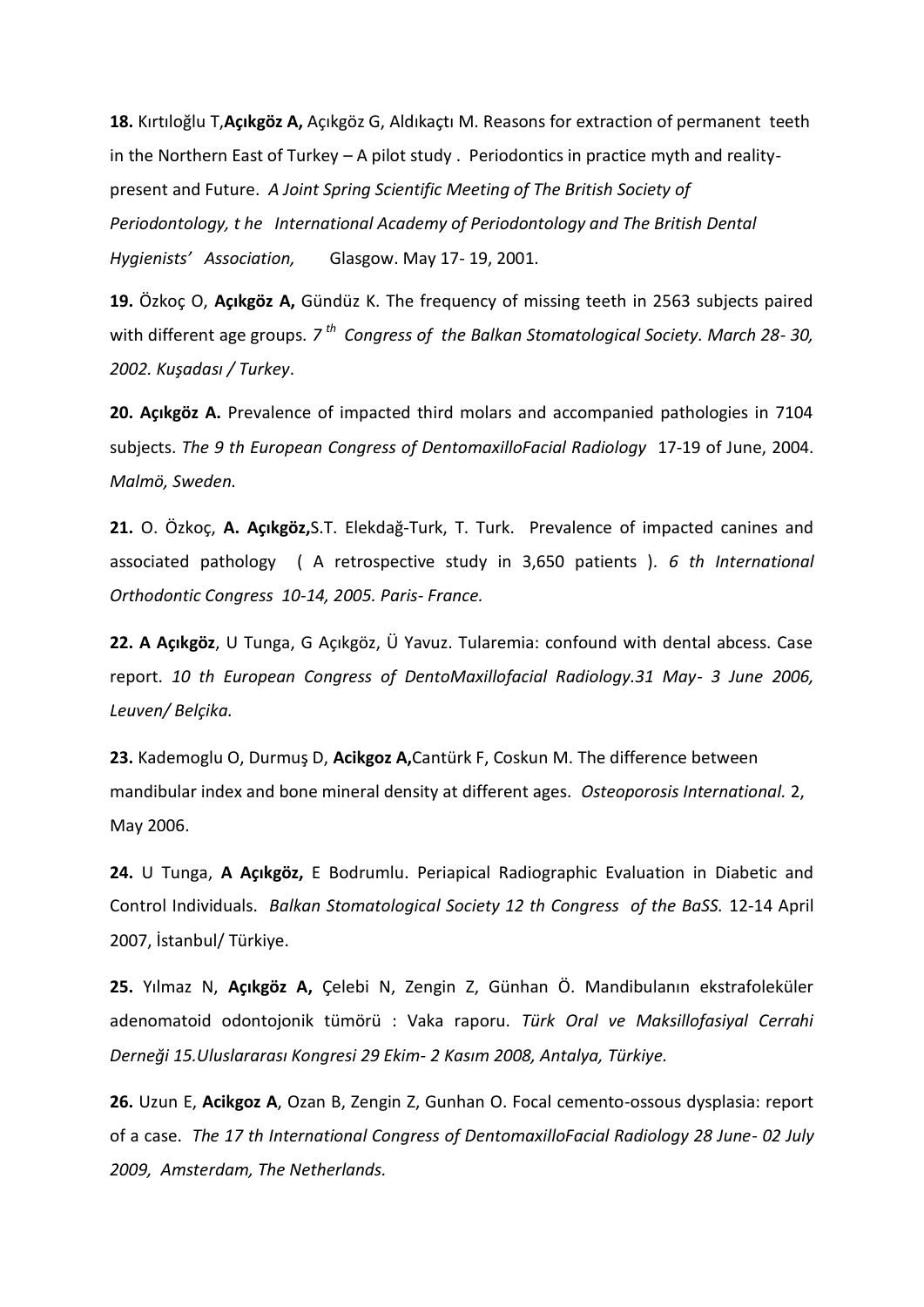**27. Acikgoz A**, Ovali C, Acikgoz G, Egrioglu E. Tooth loss and reason of tooth extractions in the elderly patients.*The 17 th International Congress of DentomaxilloFacial Radiology 28 June- 02 July 2009, Amsterdam, The Netherlands.*

**28.** Emel Bulut, **Aydan Açıkgöz**, Bora Ozan. Large Peripheral Osteoma of the Mandible: A Case Report. *4. Uluslar arası Ağız ve Çene Cerrahisi Birliği Derneği Kongresi. 26-30 Mayıs, 2010, Antalya, Türkiye.*

**29. Aydan Açıkgöz**, Selma Elekdağ Türk, Tamer Türk. Non-Syndromic Hypodontia and Hyperdontia in the Permanent Dentition: A retrospective Study in Children and Adolescents. *FWO 7th International Orthodontic Congress. February, 6-9 February, 2010,* Sydney, Australia.

**30. Aydan Açıkgöz**, Emel Bulut, Bora Özden, Kaan Gündüz. Demographic Profile of Odontogenic and Selected Nonodontogenic Cysts in a Turkish Population. *XIIth European Congress of Dento Maxillo Facial Radiology 2-5 June 2010,* İstanbul, Türkiye.

**31. Aydan Açıkgöz** , Peruze Çelenk, Zeynep Ayşe Zengin, Murat Emin Canger. Labial Cervical Vertical Groove (LCVG ) in Maxillary Permanent Incisors: Prevalence, Severitry and Associated Pathologies**.** *XIIth European Congress of Dento Maxillo Facial Radiology 2-5 June 2010,* İstanbul, Türkiye.

**32.** Gözde Canıtezer, Aydan Acikgoz, Kaan Gündüz, Emel Bulut, Erol Eğrioğlu. Assessment of the prevalence and characteristics of radicular and residuel cysts in a sample of Turkish population. The 14 th Congress of the European Academy of Dento-Maxillofacial Radiology. 25 th-28 th June, 2014, Clıj-Napoca, Romania.

**33.** Emel Bulut, **Aydan Açıkgöz,** Duygu Dinçer, Aziz Yaşar Aksu. Case Report: Large radicular cyst involving the entire sinus, nasal cavity and orbital flor. TAOMS 2014, 21 st International Scientific Congress 18-22 May, Bodrum/TURKEY.

**34.** Halil İbrahim Evmek, Nergiz Yılmaz, **Aydan Açıkgöz,** Ömer Günhan. Dentigerous cyst: Case report. TAOMS 2014, 21 st International Scientific Congress 18-22 May, Bodrum/TURKEY.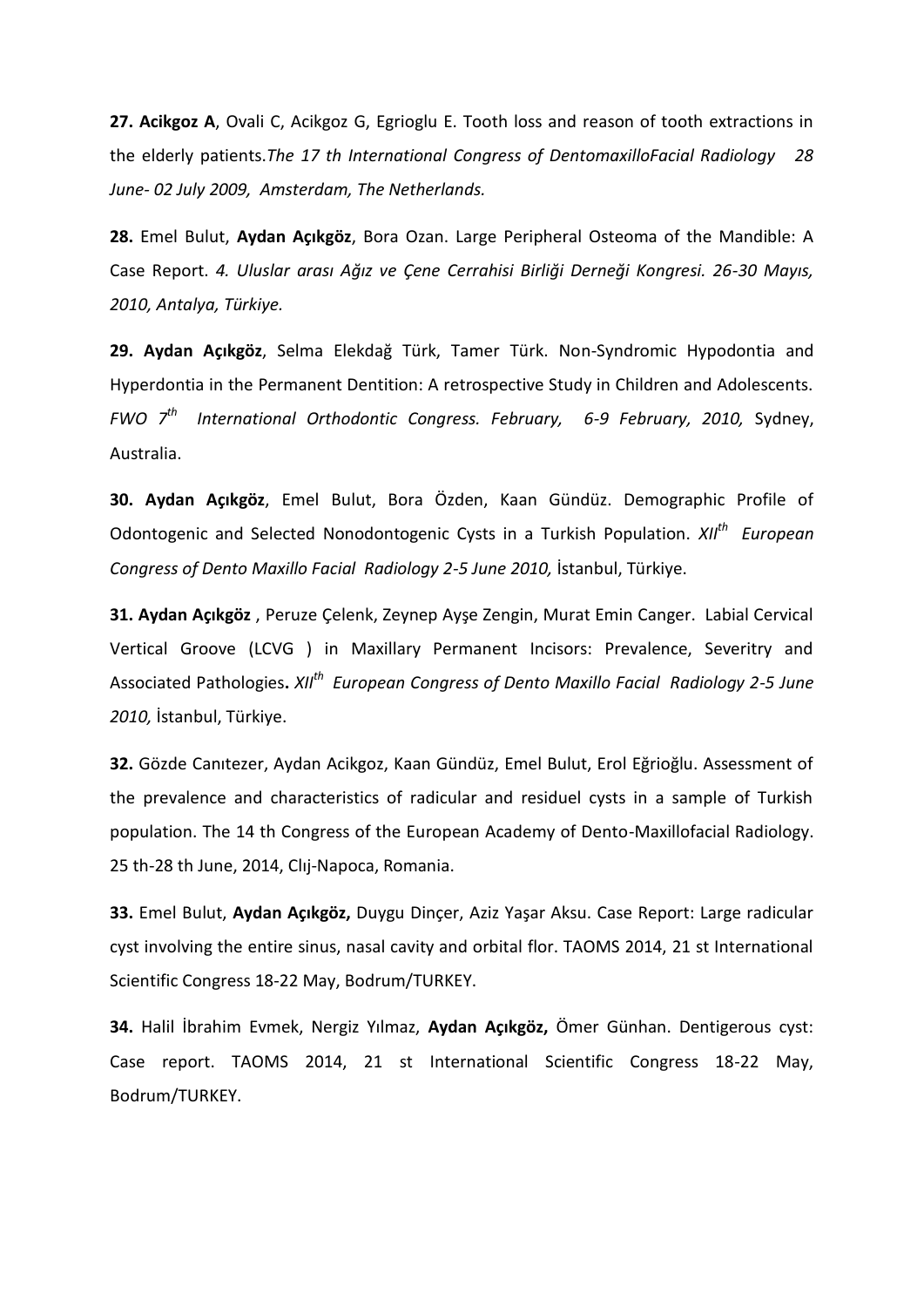**35.Aydan Açıkgöz,** Canan Uzun, Nergiz Yılmaz, Gözlem Ceylan. Oral mucosal lesions related with removable dentures in elderly patients. TAOMS 2014, 21 st International Scientific Congress 18-22 May, Bodrum/TURKEY.

**36.** Emel Bulut, **Aydan Açıkgöz,** Duygu Dinçer, Yakup Sancar Barış. Florid cemento-osseous dysplasia: a case report. TAOMS 2014, 21 st International Scientific Congress 18-22 May, Bodrum/TURKEY.

**37.** Mahmut Sumer, **Aydan Açıkgöz,** Canan Uzun, Ömer Gunhan. An unusual case of large, destructive stafne bone cavity with CT findings. 17 th International Congress on Oral Pathology and Medicine. 25-30 May 2014, Harbiye Military Museum and Cultural centre, İstanbul, Turkey.

**38**. **Aydan Açıkgöz,** Nergiz Yılmaz, Gözlem Ceylan. Importance of dental consultation. TAOMS 2014, 21 st International Scientific Congress 18-22 May, Bodrum/TURKEY.

**39.** Muhammet Midilli, **Aydan Açıkgöz,** Zeynep Zengin, Emel Bulut. Cervicofacial ubcutaneus emphysema by high speed air turbine: a case report. 17 th International Congress on Oral Pathology and Medicine. 25-30 May 2014, Harbiye Military Museum and Cultural centre, İstanbul, Turkey.

**40.** Muhammet Midilli, Cansu Büyük, **Aydan Açıkgöz,** Erol Eğrioğlu. Incidence of soft tissue calcifications of the neck region: a retrospective analysis on cone beam computed tomography. 17 th International Congress on Oral Pathology and Medicine. 25-30 May 2014, Harbiye Military Museum and Cultural centre, İstanbul, Turkey.

**41.** Armağan Çalışkan, T. Bere Karaöz, Mahmut Sümer, A.Pınar Sümer, **Aydan Açıkgöz,** Yurdanur Süllü. Benign cementoblastoma of the mandible: an unusual case report with CBCT findings. 17 th International Congress on Oral Pathology and Medicine. 25-30 May 2014, Harbiye Military Museum and Cultural centre, İstanbul, Turkey.

**42.** Emel Bulut, Burcu Baş, Duygu Dinçer, Aydan Açıkgöz, Ömer Günhan. Large dentigerous cyst arising from a deeply impacted-inverted third molar and a complex odontoma: a rare case report. Ağız Çene Yüz Cerrahisi Birliği Derneği, 9. Uluslararası Kongresini 27-31 Mayıs 2015 Antalya.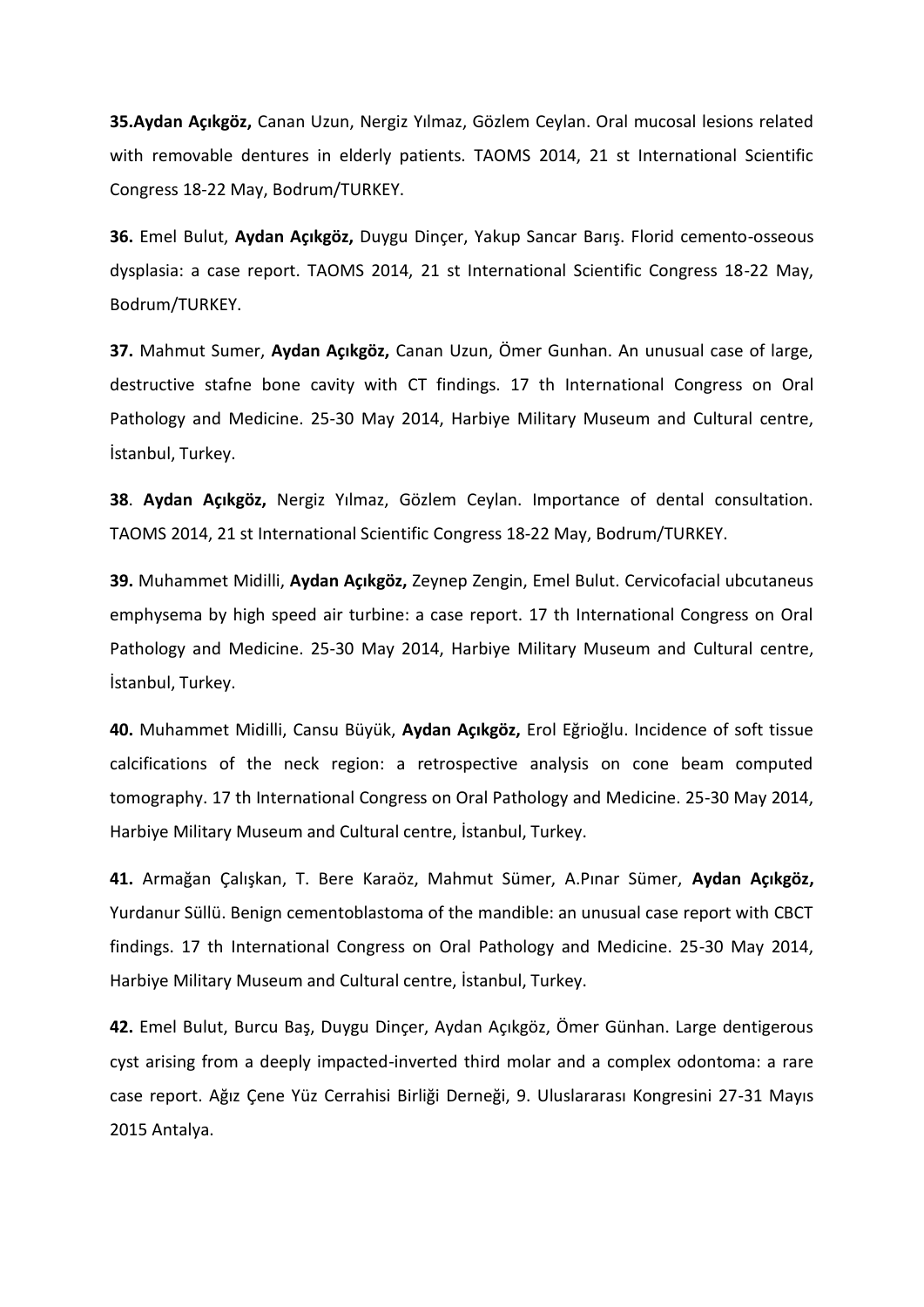**43.** Yeşim Deniz, **Aydan Açıkgöz.** Bisphosphanate related osteonecrosis of the maxilla: a case report. Oral Diagnoz ve Maksillofasiyal Radyoloji Derneği 6.Ulusal Sempozyumu ve 1.Uluslararası Katılımlı Kongresi. 17-19 Nisan/ april 2015, Swiss Otel, İzmir.

**44. Aydan Açıkgöz,** Ayşe Zeynep Zengin, Yeşim Deniz. Unerupted primary molar tooth with idiopathic preeruptive resorption positioned inferior to the second premolar: Imaging with cone beam computed tomography. Oral Diagnoz ve Maksillofasiyal Radyoloji Derneği 6.Ulusal Sempozyumu ve 1.Uluslararası Katılımlı Kongresi. 17-19 Nisan/ april 2015, Swiss Otel, İzmir.

**45.** H.Gökhan Açıkgöz, **Aydan Açıkgöz**, Burcu Karaduman, Önder Demirbaş. Air-Flow Kullanımı Sonrası Gelişen Servikofasiyal Amfizem ve Pnömomediastinum: Olgu Sunumu.

TDB 23. Uluslararası Dişhekimliği Kongresi. 21-24 Eylül 2017. İstanbul.

**46.** Gizem Çolakoğlu, Esra Somtürk, Mehmet Ali Elçin, **Aydan Açıkgöz**. Yumuşak Doku Kalsifikasyonlarının Panoramik Radyografide Değerlendirilmesi.

TDB 25. Uluslararası Dişhekimliği Kongresi. 4-7 Eylül 2019. İstanbul Kongre Merkezi/ İstanbul.

**47.** International Congress of Anthropological Sciences (ICAS). April 9-11, 2015, Ankara. (Katılımcı)

## **7.4. Yazılan Uluslararası Kitaplar veya Kitaplarda Bölümler**

## **7.5. Ulusal Hakemli Dergilerde Yayınlanan Makaleler**

**1** Yazıcıoğlu A.N, Yaraş S, **Yurdalan A.**Bir olgu nedeniyle Dentinal Displazi.

Ankara Üniversitesi Dişhekimliği Fakültesi Dergisi 1986;13(1-2-3):219-226.

**2** Yazıcıoğlu A.N, Erdem E, **Yurdalan A.**Paralaktik Teknikler. Ankara Üniversitesi Dişhekimliği Fakültesi Dergisi 1989;16(1):35-38.

**3.** Açıkgöz G, Devrim İ, **Açıkgöz A,** As A. Ağız kokusuna sahip bireylere farklı yaklaşımların total tükrük pH ve ağız kokusuna etkisi*.* Atatürk Üniversitesi Dişhekimliği Fakültesi Dergisi1995;5(2):31-33.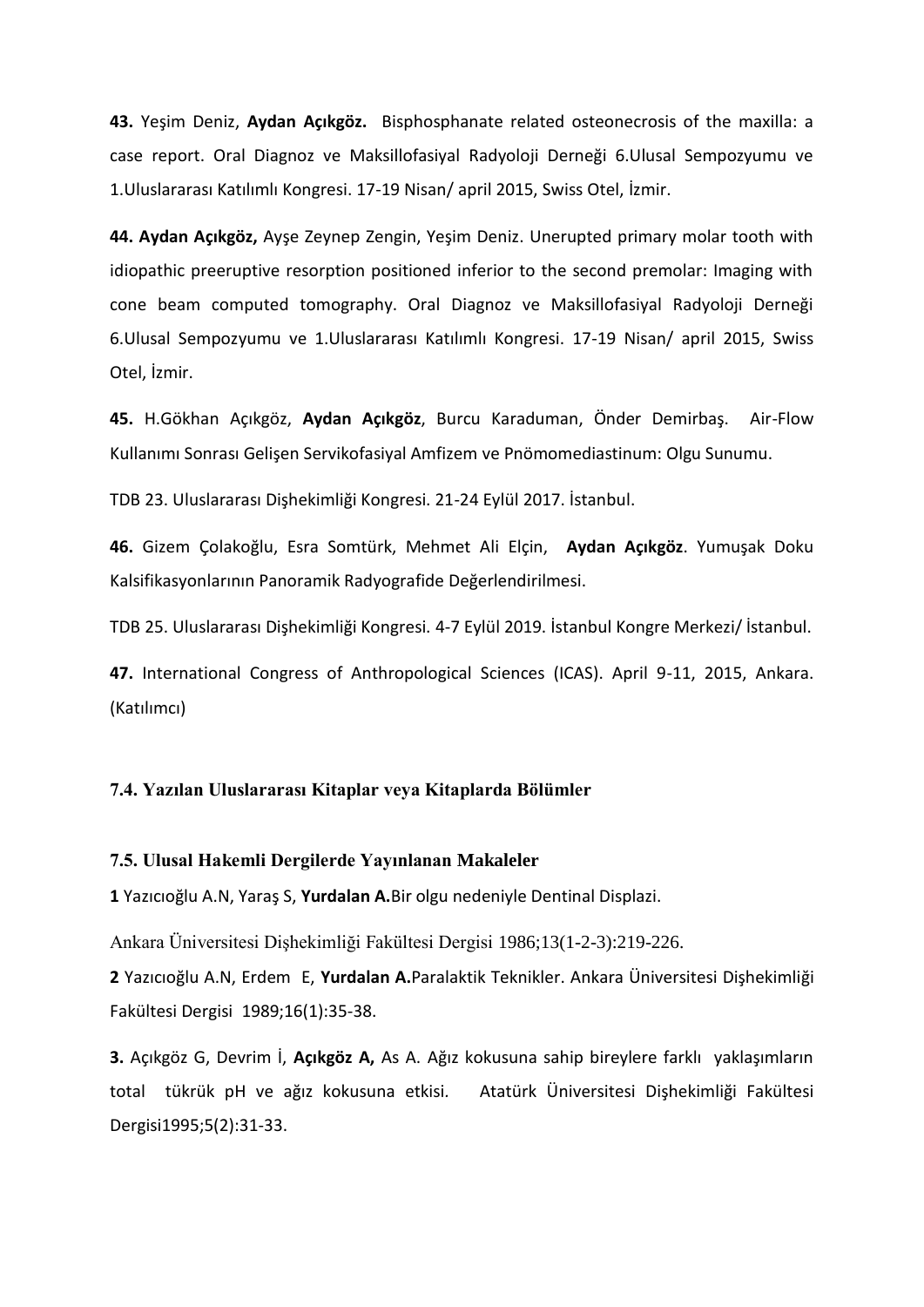**4. Açıkgöz A,** Açıkgöz G.Kuru kafa mandibulalarında dişli ve dişsiz bölgelerde farklı açılandırmalarda lamina duradaki değişikliklerin nicelenmesi. Atatürk Üniversitesi Dişhekimliği Fakültesi Dergisi 1995;5(2) :51-53.

**5.** Açıkgöz G, Egehan İ, **Açıkgöz A**, As A, Akgünlü A. Radyoterapi alan hastalarda periodontal sağlığın korunması. Gazi Üniversitesi Dişhekimliği Fakültesi Dergisi 1996 ; 13 ( 1 ): 45-47.

**6.** Açıkgöz G, **Açıkgöz A,** Devrim İ, As A, Akgünlü A. Karadeniz bölgesindeki serbest dişhekimlerinin periodontal tedaviye olan yaklaşımları. Gazi Üniversitesi Dişhekimliği Fakültesi Dergisi 1996; 13 ( 1 ): 53-55.

**7.** Açıkgöz G,**Açıkgöz A**,As A, Akgünlü A.Periodontal hastalıklı bireylerin dental anamnezlerinin değerlendirilmesi.Gazi Üniversitesi Dişhekimliği Fakültesi Dergisi 1996 ; 13 ( 1 ): 49-52.

**8. Açıkgöz A,** Devrim İ, As A. Spongioz kemik defektlerinin radyolojik görünümlerine kompakt kemiğin incelenmesinin etkisi. Atatürk Üniversitesi Dişhekimliği Fakültesi Dergisi 1996; 6(2) :12-14.

**9. Açıkgöz A**, As A , Devrim İ, Açıkgöz G, Yoldaş O. Kron-köprü restorasyonlu bireylerde gingival ve periodontal sağlık durumu.Atatürk Üniversitesi Dişhekimliği Fakültesi Dergisi 1996; 6(2) : 9 - 11.

**10. Açıkgöz A.** Ortopantomografilerin klinik kullanımları. Atatürk Üniversitesi Dişhekimliği Fakültesi Dergisi 1996; 6(2) :80-82.

**11. Açıkgöz A,** As A, Devrim İ. Karadeniz bölgesinde dişhekimliği röntgen uygulamaları ve radyasyondan korunma. Katı Atık ve Çevre Dergisi 1998 ; Ocak : 3-7.

**12.Açıkgöz A,**Çelenk P, Topbaş M, Özkoç O.20 yaş üstü 1800 bireyde üçüncü molarların sürme ve gömüklülük insidansları. Gazi Üniversitesi Dişhekimliği Fakültesi Dergisi 1999 ; 16 ( 2 ): 13- 17.

**13. Açıkgöz A,** Çelenk P, Kayıpmaz S. Odontomaların görülme sıklığı ( Radyografik çalışma ).

Ondokuz Mayıs Üniversitesi Dişhekimliği Fakültesi Dergisi 1999 ; 1,2 : 34-37.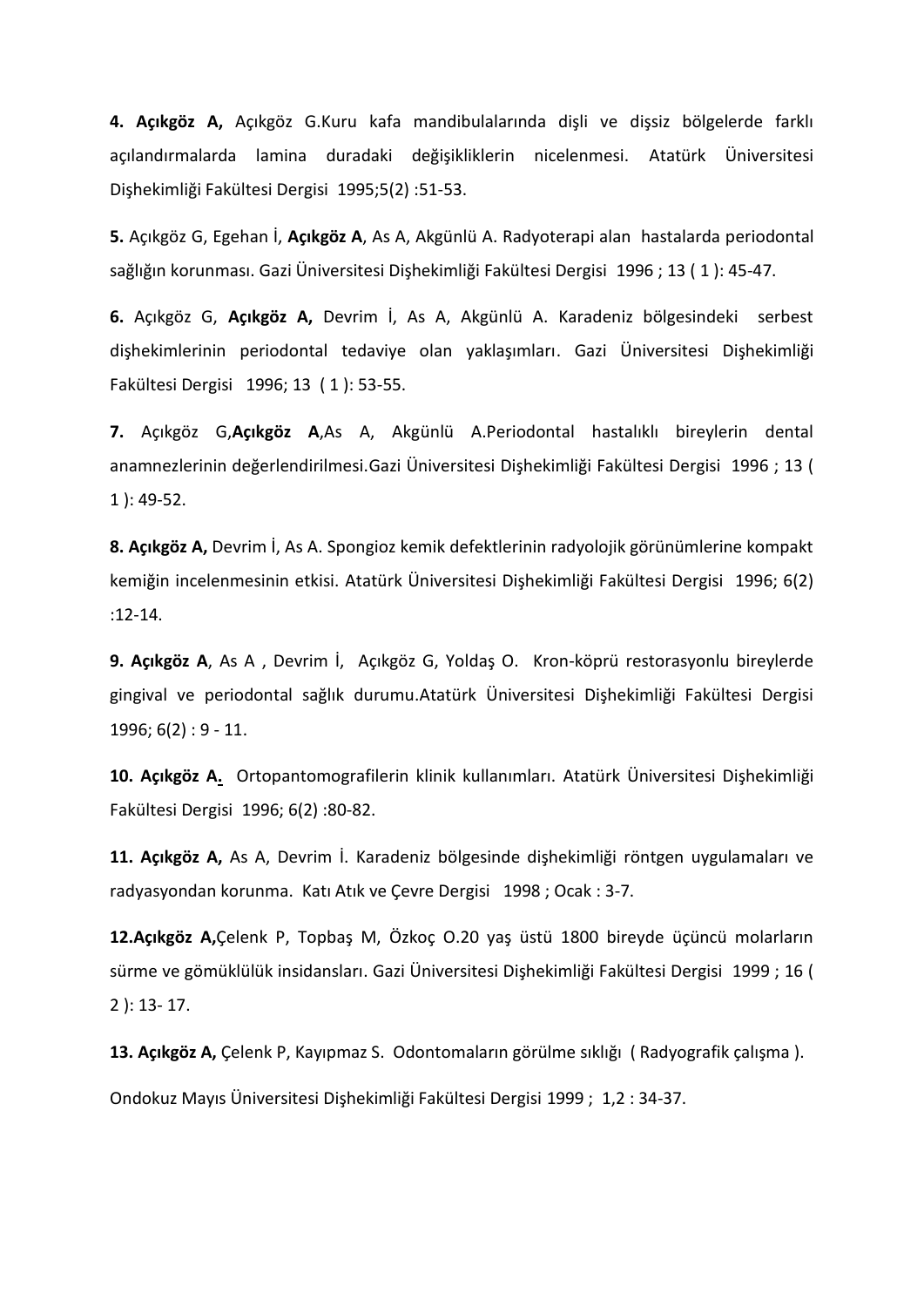**14.Açıkgöz A**, Açıkgöz G, Devrim İ, As A, Yoldaş O.Taşkın dolguların gingival ve periodontal sağlığa etkilerinin GCF akış hızı ve radyografik yöntemlerle incelenmesi.Ege Dişhekimliği Fakültesi Dergisi 2000 ; 21: 146- 149.

**15. Açıkgöz A,** Yoldaş O, Devrim İ, As A. Karadeniz bölgesinde farklı meslek gruplarında çürük oranları.Ege Dişhekimliği Fakültesi Dergisi 2000 ; 21: 143- 145.

**16.** Kırtıloğlu T, **Açıkgöz A,** Sakallıoğlu U, Açıkgöz G. Reasons for extraction of permanent teeth in the Northern East of Turkey : A pilot study. Ondokuz Mayıs Üniversitesi Dişhekimliği Fakültesi Dergisi 2002 ; 3 ( 2 ) : 80- 83.

**17.Açıkgöz A,** Kırtıloğlu T, Sakallıoğlu U, Keskiner İ, Açıkgöz G. Türkiye' nin Kuzey Doğusunda çeşitli diş tiplerinin çekim nedenleri. Ondokuz Mayıs Üniversitesi DişhekimliğiFakültesi Dergisi 2003; 4 ( 3 ) : 125-129.

**18. Açıkgöz A.** Baş-boyun bölgesi tümörleri nedeniyle radyoterapi gören hastalarda radyoterapiye bağlı izlenen oral komplikasyonlar ve dental yaklaşım. Osmanlı Dental Haber2006; 1(4):42-6.

**19.** Burcu Baş, Bora Özden, **Aydan Açıkgöz,** Kaan Gündüz. "Multiple Unerupted Mandibular Permanent Molar Teeth: A Case Report". Cumhuriyet Dental Journal 2012; 15(2): 156-161.

**20. Aydan Acikgoz,** Alp Erdin Koyuturk, Kaan Gündüz, Hakan Avsever. Crown dilaceration with discoloration and hypoplasia of the enamel of maxillary permanent central incisors after trauma to the primary dentition: A case report. Türkiye Klinikleri J Dental Sci 2013; 19(3): 220-4.

**21.Acikgoz A,** Uzun C. Çene kemiklerinde izlenen malign lezyonlar. Türkiye Klinikleri J Dental Sci, Ağız Diş ve Çene Radyolojisi Çene Kemiklerindeki Malignansiler Özel Sayısı. 2015; 1(2): 1- 9.

**22.** H.Gökhan Açıkgöz, **Aydan Açıkgöz**, Burcu Karaduman, Önder Demirbaş.

An Unusual Complication of Periodontal Debridement Subcutaneous Emphysema and Pneumomediastinum. Türkiye Klinikleri Journal of Case Report. (Yayına kabul edildi, 10.5336/caserep.2019-66716).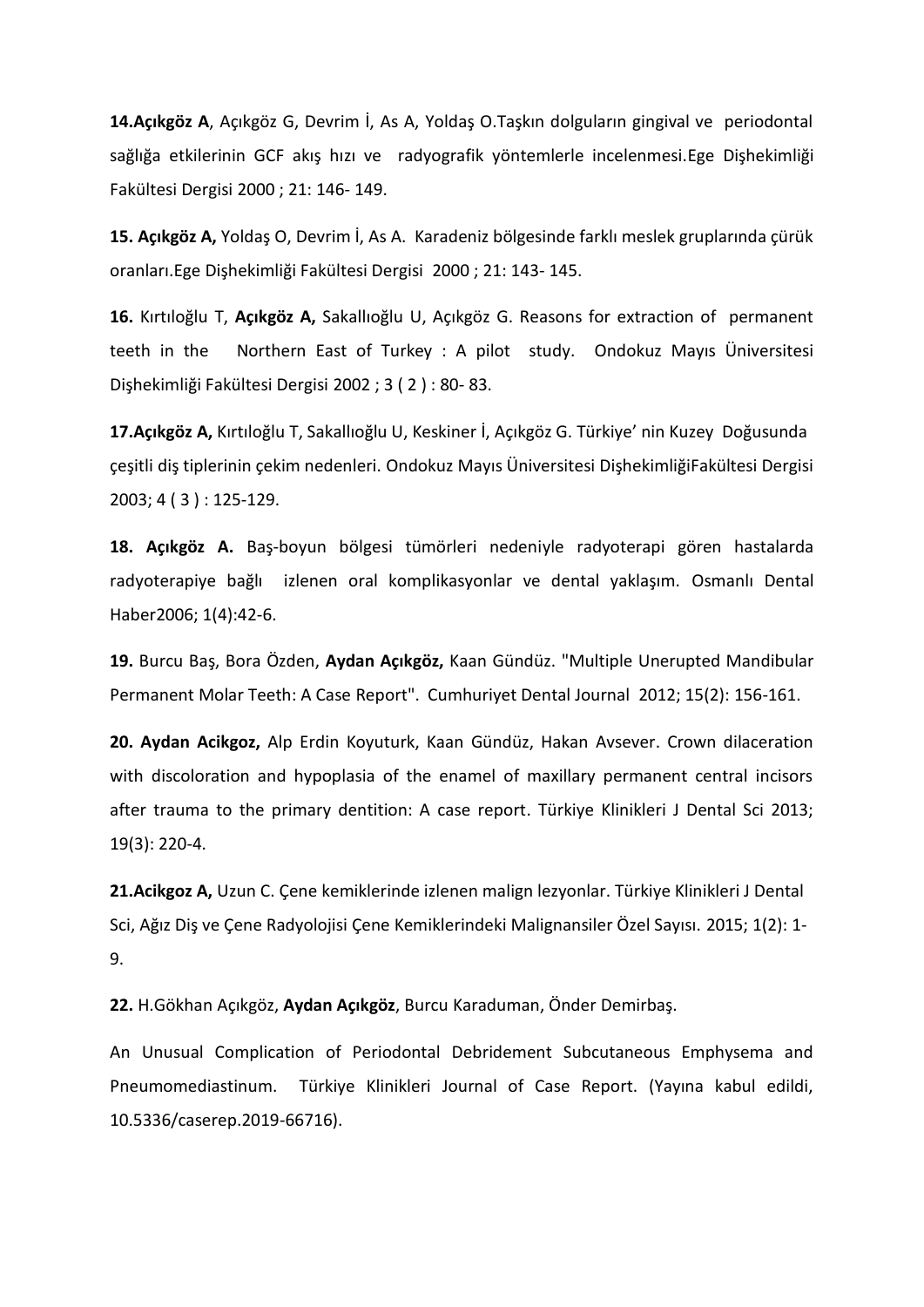### **7.6. Ulusal Bilimsel Toplantılarda Sunulan ve Bildiri Kitabında Basılan Bildiriler**

**1.** Yaraş S, **Yurdalan A**,Yazıcıoğlu N. Dentin Displazisi. Türk Periodontoloji Derneği 17. Bilimsel Kongresi. *22-25 Mayıs 1986. İstanbul.*

**2.** Yazıcıoğlu N, Erdem E, **Yurdalan A.** Paralaktik yöntemler. Gazi Üniversitesi 1.Bilimsel Kongresi. *16-21 Haziran 1987. Ankara*.

**3. Açıkgöz A,** Açıkgöz G, Yoldaş O, Sezgin C. Siklosporin ve gingival hiperplazi.

X1. Ulusal Böbrek Hastalıkları,Diyaliz ve Transplantasyon Kongresi. *11-14 Ekim1994. Samsun.*

**4. Açıkgöz A,** Yücel İ, Açıkgöz G, Sezgin C, As A, Akgünlü A.

Lösemili hastalarda ağız sağlığını korumaya yönelik klinik bir çalışma.

1.Atatürk Üniversitesi Koruyucu Dişhekimliği Kongresi *7-10 Mart 1995. Erzurum.*

**5.** Baloş K, Açıkgöz G, **Açıkgöz A,** Sezgin C, Akgünlü A.

Periodontal hastalığın epidemiyolojisinde hasta öykülerinin değerlendirilmesi.

1.Atatürk Üniversitesi Koruyucu Dişhekimliği Kongresi. *7-10 Mart 1995. Erzurum.*

**6.** Açıkgöz G, **Açıkgöz A,** Devrim İ, Akgünlü A.

Karadeniz bölgesindeki serbest dişhekimlerinin periodontal tedaviye olan yaklaşımları.

1.Atatürk Üniversitesi Koruyucu Dişhekimliği Kongresi. *7-10 Mart 1995. Erzurum.*

**7.** Açıkgöz G, Egehan İ, **Açıkgöz A,** Sezgin C, Akgünlü A.

Radyoterapi alan hastalarda periodontal sağlığın kontrolü.

1.Atatürk Üniversitesi Koruyucu Dişhekimliği Kongresi. *7-10 Mart 1995. Erzurum.*

**8. Açıkgöz A**, Açıkgöz G.

Karadeniz Bölgesindeki serbest diş hekimlerinin diş hekimliği radyolojisi ve radyasyon zararları ile ilgili yaklaşımları.

1.Atatürk Üniversitesi Koruyucu Dişhekimliği Kongresi. *7-10 Mart 1995. Erzurum.*

**9.** Açıkgöz G, Devrim İ, **Açıkgöz A**, As A, Akgünlü A.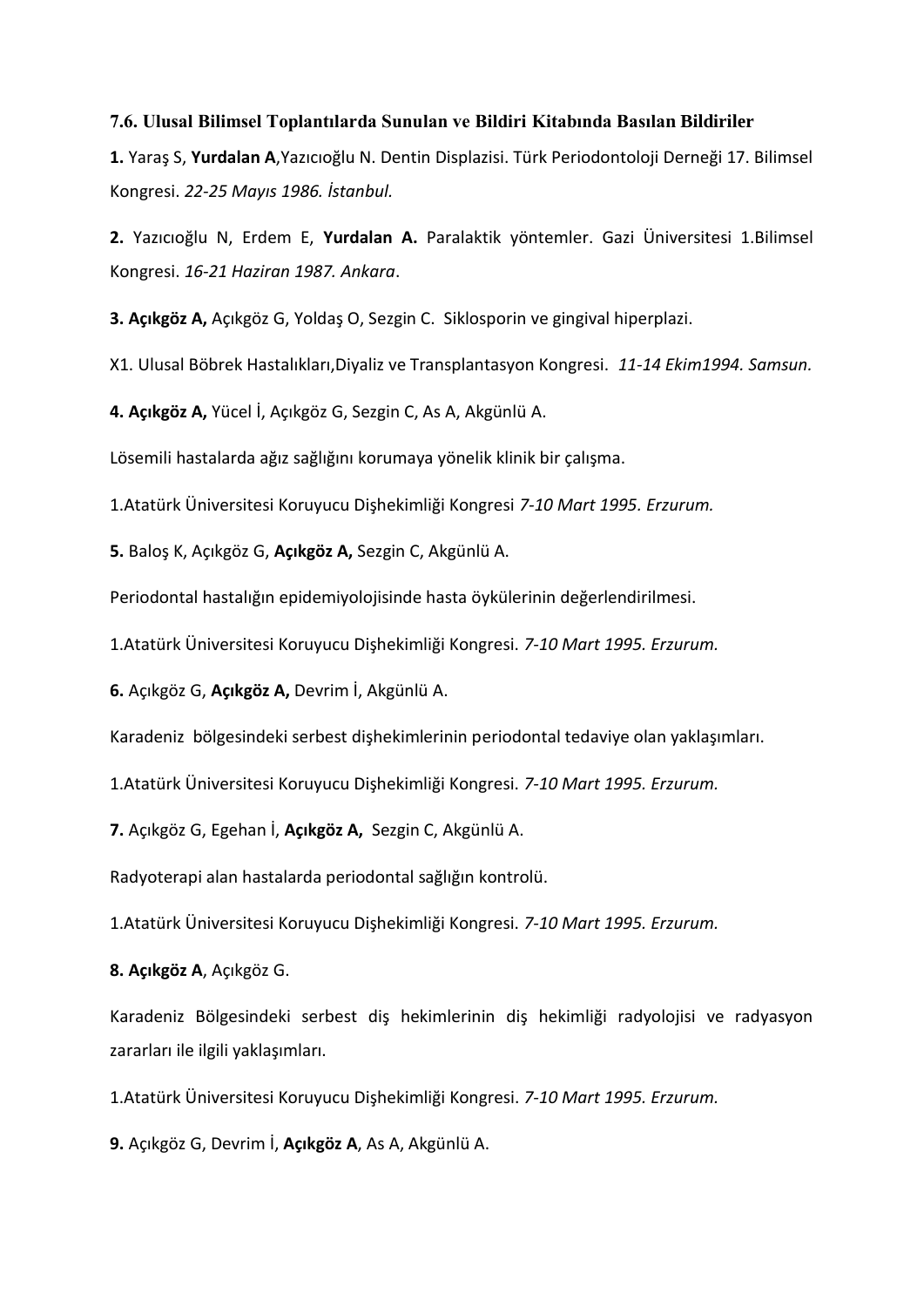Ağız kokusuna sahip bireylere farklı yaklaşımların total tükürük pH ve ağız kokusuna etkisi.

1.Atatürk Üniversitesi Koruyucu Dişhekimliği Kongresi. *7-10 Mart 1995. Erzurum.*

**10. AçıkgözA**, Yoldaş O, Devrim İ, As A. Farklı sosyo-ekonomik yapıya sahip 65 ve daha yukarı yaş gruplarında mevcut diş sayısı oranı. Türk Endodonti Derneği V. Bilimsel Kongresi. *18-20 Nisan 1996, İzmir.*

**11. Açıkgöz A,** Yoldaş O, Devrim İ. 1994-1996 yılları arasında Ondokuz Mayıs Üniversitesi Dişhekimliği Fakültesi kliniğinde yapılan kanal tedavilerinin yaş ve dişlere göre dağılımı. Türk EndodontiDerneği V. BilimselKongresi. *18-20 Nisan 1996, İzmir.*

**12.** Devrim İ, Kilim Y, **Açıkgöz A**, Yoldaş O. Gangrenli dişlerde ilk ve son seanslarda hidrojen sülfür miktarının değerlendirilmesi. Türk Endodonti Derneği V. Bilimsel Kongresi.

*18-20 Nisan 1996, İzmir.*

**13. Açıkgöz A,** Kırtıloğlu T, Açıkgöz G.

Kemik defektlerinin konvensiyonel yöntemlerle iki boyutlu ve bilgisayar destekli yöntemlerle üç boyutlu olarak değerlendirilmesi.

Atatürk Üniversitesi Dişhekimliği Fakültesi II. Ulusal Koruyucu Dişhekimliği Kongresi. *11-14 Mart 1997, Erzurum.*

**14. Açıkgöz A**,Kayıpmaz S, Sakallıoğlu U. Kök çürüklerinin görülme sıklığı. Atatürk Üniversitesi Dişhekimliği Fakültesi II. Ulusal Koruyucu Dişhekimliği Kongresi. *11-14 Mart 1997, Erzurum.*

**15. Açıkgöz A,** Yoldaş O, Devrim İ, Kayıpmaz S. 1994-1997 yılları arasında aynı bireylere ait DMFT değerlerinin kıyaslanması. Atatürk Üniversitesi Dişhekimliği Fakültesi II. Ulusal Koruyucu Dişhekimliği Kongresi. *11-14 Mart 1997, Erzurum.*

**16. Açıkgöz A**, Sakallıoğlu U, Özdamar Ş, As A. Kapiller Hemangiomalarla kronik iltihabi dişeti büyümelerinin klinik ve histopatolojik özelliklerinin karşılaştırılması. Türk Periodontoloji Derneği XX V II. Bilimsel Kongresi. *28 Mayıs- 1 Haziran 1997. Antalya.*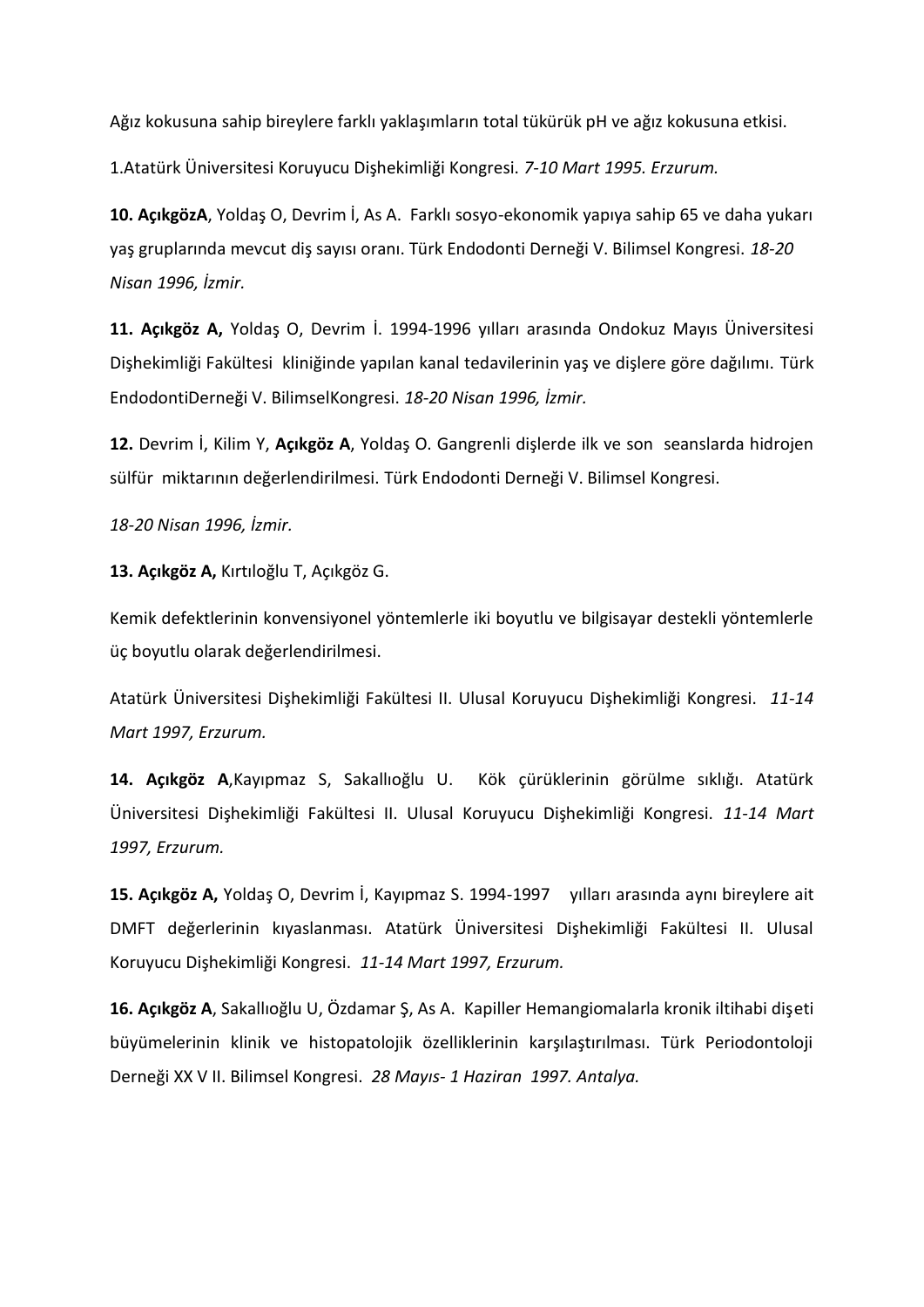**17. Açıkgöz A**, Yoldaş O, Kayıpmaz S, Sevilmiş H, Devrim İ. Ataşman kaybı ile kök çürüklerinin incelenmesi. Türk Periodontoloji Derneği XX V II. Bilimsel Kongresi. *28 Mayıs- 1 Haziran 1997. Antalya.*

**18. Açıkgöz A,** Kırtıloğlu T, Açıkgöz G, Koç H. Kemik augmentasyon metoduyla tedavi edilen kemik defektlerinin yeni digitalize bilgisayar destekli görüntü programıyla incelenmesi. Türk Periodontoloji Derneği XX V II. Bilimsel Kongresi. *28 Mayıs- 1 Haziran 1997. Antalya.*

**19. Açıkgöz A,** Kayıpmaz S, Keleş G. Diş çekimi sonrası lösemili bireyde izlenen sinüs polibi.

Türk Periodontoloji Derneği 28. Bilimsel Kongresi. *20-22 Mayıs, 1998. Kızılcahamam/ Ankara.*

**20. Açıkgöz A,**Kayıpmaz S, Devrim İ. Dişetinde Squamous cell karsinom (bir olgu bildirimi). Türk Periodontoloji Derneği 28. Bilimsel Kongresi. *20-22 Mayıs, 1998. Kızılcahamam/ Ankara.*

**21. Açıkgöz A**. Kırtıloğlu T. Bilgisayar destekli DentalEye programının tanıtılması. Türk Periodontoloji Derneği 28. BilimselKongresi. *20-22 Mayıs, 1998. Kızılcahamam/ Ankara.*

**22. Açıkgöz A**,Kayıpmaz A, Devrim İ. Dişeti büyümelerinin lokalizasyonlarının irdelenmesi. Türk Periodontoloji Derneği 28. Bilimsel Kongresi. *20-22 Mayıs, 1998. Kızılcahamam/ Ankara.*

**23. Açıkgöz A**,Türk T, Arıcı S, Çamaşuvi S. Pa latinalde konumlanmış kaninler ile komşu lateral dişlerin boyutları arasındki ilişki. Türk Ortodonti Derneği 6. Uluslararası Kongresi.

*16 – 20 Haziran, 1998. İstanbul / Türkiye.*

**24. Açıkgöz A,** Kırtıloğlu T, Bulucu B. Baryum Sülfat katılmış kanal patlarının radyografik görünümleri. Türk Dişhekimleri Birliği 5. Uluslararası Dişhekimliği Kongresi.

*23-27 Haziran ,1998. Bursa.*

**25. Açıkgöz A,** Kırtıloğlu T, Yoldaş O. Kök kanal boylarının bilgisayar ortamında değerlendirilmesi. Türk Dişhekimleri Birliği 5. Uluslararası Dişhekimliği Kongresi. *23-27 Haziran , 1998. Bursa.*

**26. Açıkgöz A,** Bulucu B, Sevilmiş H, Yoldaş O. Işın geometrisinin pulpa odasının radyografik değerlendirilmesine etkisi. Türk Dişhekimleri Birliği 5. Uluslararası Dişhekimliği Kongresi. *23- 27 Haziran ,1998. Bursa.*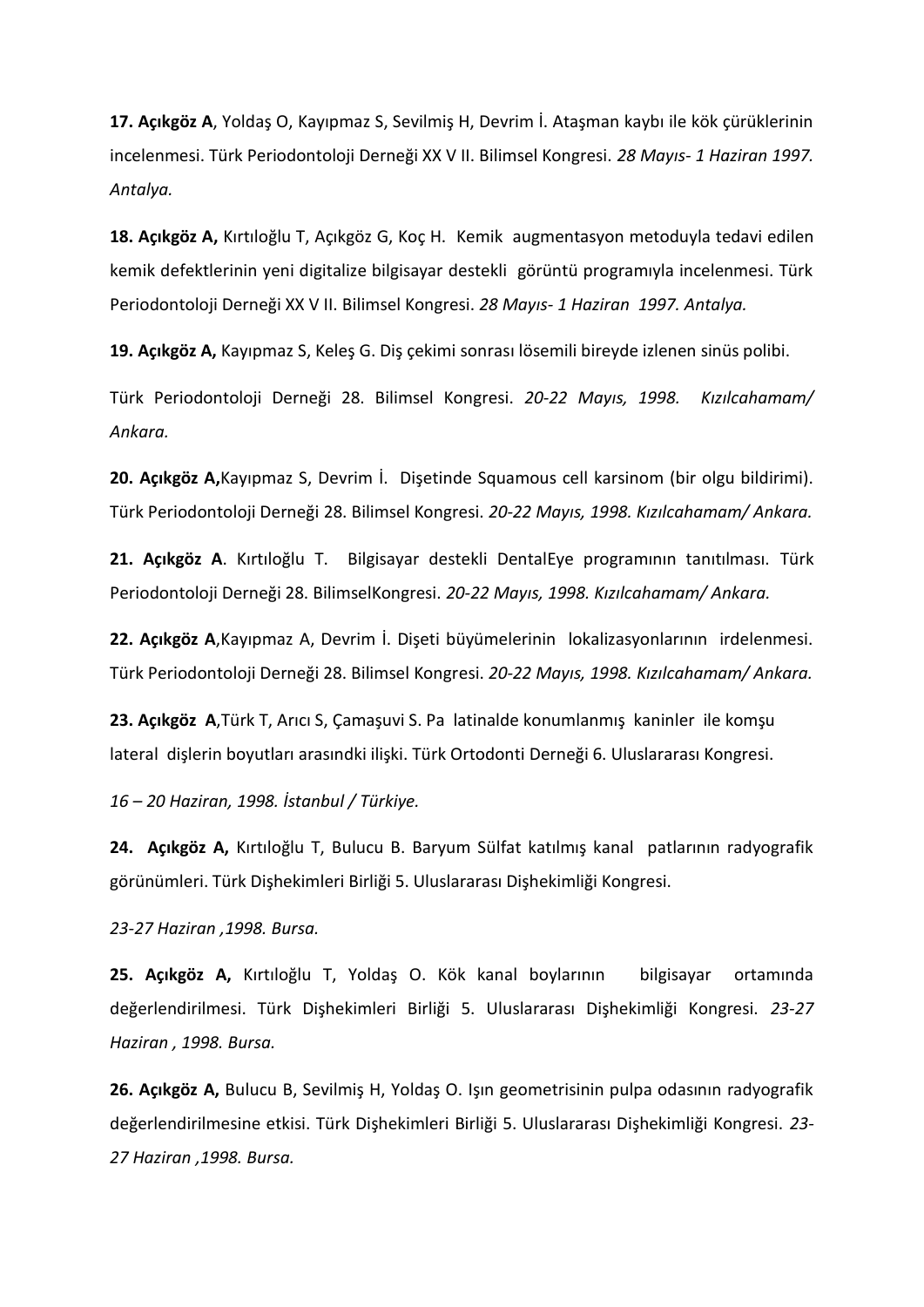**27. Açıkgöz A.** Çene kemiği lezyonları : görülme sıklığı, lezyon tipleri ve lokalizasyonları

( 3650 hastada retrospektif bir çalışma ). Oral Diagnoz ve Radyoloji Derneği 1. Bilimsel Sempozyumu ve 1. Anabilim Dalları Toplantısı. *17- 18 Mayıs , 2002. İstanbul / Türkiye.*

**28. Açıkgöz A.**Süpernümerer dişler : görülme sıklığı, diş tipleri, lokalizasyonları ve ilişkili patolojiler ( 3650 hastada retrospektif bir çalışma ). Oral Diagnoz ve Radyoloji Derneği 1. Bilimsel Sempozyumu ve 1. Anabilim Dalları Toplantısı. *17- 18 Mayıs , 2002. İstanbul / Türkiye.*

**29.** Gündüz K. **Açıkgöz A**. Bilateral geminasyonla birlikte izlenen talon tüberkülü : bir olgu sunumu. Oral Diagnoz ve Radyoloji Derneği 1. Bilimsel Sempozyumu ve 1. Anabilim Dalları Toplantısı. *17- 18 Mayıs , 2002. İstanbul / Türkiye.*

**30.** Açıkgöz G, **Açıkgöz A,** Keskiner İ, Türk T, Otan F. Supernumerer dişlerin eşlik ettiği agresiv periodontitis. Türk Periodontoloji Derneği 33. Bilimsel Kongresi. *31 Ağustos- 4 Eylül, 2003. Göynük/Antalya.* 

**31. Açıkgöz A**, Özkoç O. Hipohidrotik ektodermal displazi. Hipodonti ve gömülü kanin dişlerle birlikte izlenen olgu. Oral Diagnoz ve Maksillofacial Radyoloji Derneği 2. Bilimsel Sempozyumu. 3. Anabilim Dalları Toplantısı. *16-18 Nisan, 2004. Çeşme-Alaçatı / İzmir.*

## **32. Açıkgöz A.**

Gömülü dişlerin ve birlikte radyografik olarak tanımalanan patolojilerin görülme sıklığı. Oral Diagnoz ve Maksillofacial Radyoloji Derneği 2. Bilimsel Sempozyumu. 3. Anabilim Dalları Toplantısı. *16-18 Nisan, 2004. Çeşme-Alaçatı / İzmir.*

**33.Acıkgöz A,** Özden F, Fışgın T, Açıkgöz G, Duru F, Yara N, Albayrak D. Fankoni Anemisinde oral ve dental bulgular. Türk Periodontoloji Derneği 35. Bilimsel Kongresi. *12-14 Mayıs, 2005. İstanbul/Türkiye.*

**34. A Açıkgöz,** B Özden. Daimi dişlenmede sürmemiş dişlerde izlenen intrakoronal radyolüsensilerin özellikleri ve prevelansı. Oral Diagnoz ve Maksillofasiyal Radyoloji Derneği 3. Bilimsel Sempozyumu. *21-23 Nisan 2006, Kemer/ Antalya.*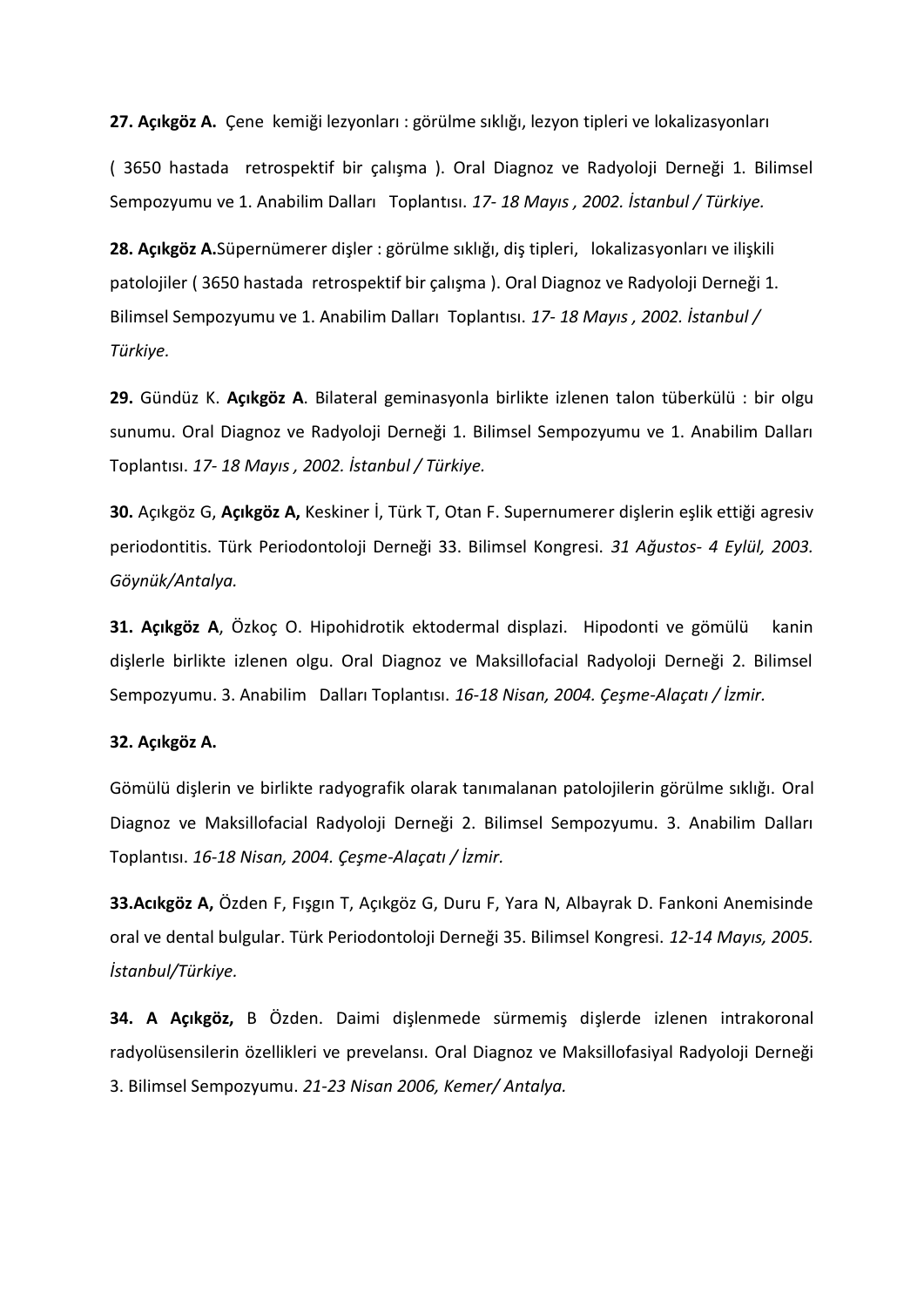**35. A Açıkgöz.** 65 yaş ve üstü geriatrik bireylerde ağız ve diş sağlığına yönelik mevcut durumun tesbiti. 1.Ulusal Sağlık Hizmetleri Meslek Yüksekokulları Sempozyumu. *11-12 Mayıs 2006, Ankara.*

**36. A Açıkgöz**. Baş-boyun bölgesi tümörleri nedeniyle radyoterapi gören hastalarda radyoterapiye bağlı izlenen oral komplikasyonlar. 1.Ulusal Sağlık Hizmetleri Meslek Yüksekokulları Sempozyumu. *11-12 Mayıs 2006, Ankara.*

**37.** H. Tekedere, **A. Açıkgöz,** E.A. Koçkaya, C. Gülsayın, L.Türkmen, G.Y.Işıldar. Sağlık Hizmetleri Meslek Yüksekokulu öğrencilerin okuldan memnuniyet derecelerinin değerlendirilmesi. II. Ulusal Sağlık Hizmetleri Meslek Yüksekokulu Sempozyumu. *2-4 Eylül 2007, İzmir.*

**38. A. Açıkgöz.** H. Demirtola, C. Gülsayın, E.A. Atilla. Gazi Üniversitesi Sağlık Hizmetleri Meslek Yüksekokulunda okuyan öğrencilerin ağız ve diş sağlığı konusunda bilgi düzeyleri, tutum ve davranışlarının belirlenmesi. II. Ulusal Sağlık Hizmetleri Meslek Yüksekokulu Sempozyumu. *2-4 Eylül 2007, İzmir.*

**39.** Özden FO, Telcioğlu NF, **Açıggöz A.** Oral lökoplaki: Bir olgu nedeniyle. Türk Periodontoloji Derneği 40. Bilimsel Kongresi. *14-16 Mayıs 2010. İzmir/Türkiye.*

**40.** Keskiner İ, Ovalı Ç, Erzurumlu ZÜ, Açıkgöz A. Lateral periodontal kistin kemik allogrefti ile tedavisi: Bir vaka raporu. Türk Periodontoloji Derneği 41. Bilimsel Kongresi. *20-22 Mayıs 2011. İstanbul/Türkiye.*

**41. Aydan Açıkgöz,** Yeşim Deniz, A. Zeynep Zengin, Kaan Gündüz, Pınar Sümer, Emel Bulut, Erol Eğrioğlu. Radyolüsent çene kemiği lezyonlarının görülme sıklığı ve dağılımı: 15 yıllık süreçte tanımlanan 1034 vakalık serinin retrospektif olarak değerlendirilmesi. Oral Diagnoz ve Maksillofasiyal Radyoloji Derneği 5. Bilimsel Sempozyumu. *25-28 Nisan 2013, Erzurum.*

**42.Aydan Açıkgöz,** A. Zeynep Zengin, Yeşim Deniz, Kaan Gündüz, Pınar Sümer, Gözde Canıtezer, Erol Eğrioğlu. 42 vakalık seride nazopalatin kanal kistlerinin retrospektif olarak değerlendirilmesi. Oral Diagnoz ve Maksillofasiyal Radyoloji Derneği 5. Bilimsel Sempozyumu.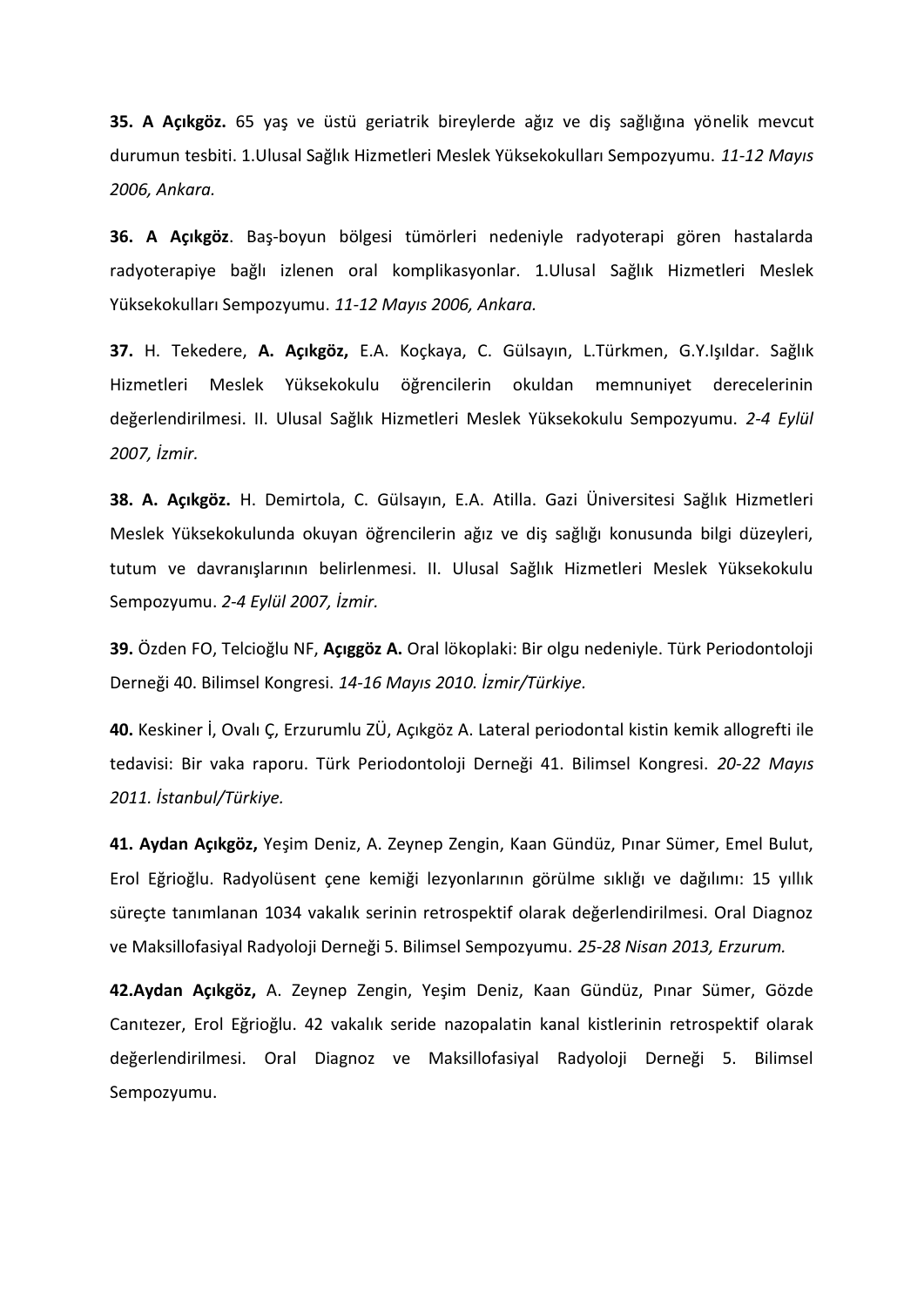**43**. İlker Keskiner, **Aydan Açıkgöz**, Ahmet Aydoğdu, Ömer Günhan. Aktinomiçes kolonizasyonuna bağlı oluşan kalsifikasyonlar ile ilişkili periodontal yıkım: vaka raporu. Türk Periodontoloji Derneği 45. Bilimsel Kongresi ve 25. Sempozyumu. *12-14 Kasım 2015, Ankara.*

**44.**Burcu Karaduman, Hasan Gökhan Açıkgöz, **Aydan Açıkgöz,** Nazlı Gül Kınoğlu, Vakur Olgaç. Hamile Hastada Periferik Tipte Sementleşen Fibrom: Olgu Sunumu. Türk Periodontoloji Derneği Bilimsel Kongresi. *17-18 Kasım 2017, İstanbul.*

**45**. **Açıkgöz A,** Çolakoğlu G, Somtürk E, Elçin MA. "Dijital LateralSefalometri ve Konik Işınlı Bilgisayarlı Tomografi Kullanarak Yumuşak Damağın Morfometrik Olarak Değerlendirilmesi: Retrospektif Çalışma". Obstrüktif Uyku Apne Sendromu Tedavisinde Diş Hekimlerinin Yeri ve Önemi Sempozyumu*. 19-20 Nisan 2019*, Biruni Üniversitesi Dişhekimliği Fakültesi, İSTANBUL. Sözlü Bldiri.

## **7.7. Diğer Yayınlar**

## **Uluslararası Hakemli Dergilerde Yayımlanan Özet Makaleler**

**1.** Muhammet Midilli, Aydan Açıkgöz, Zeynep Zengin, Emel Bulut. Cervicofacial subcutaneous emphysema by high speed air turbine: A case report. *Oral Surg Oral Med Oral Pathol Oral Radiol* 2015; 119; 3: e143-e144.

**2.** Muhammet Midilli, Cansu Büyük, Aydan Açıkgöz, Erol Eğrioğlu.Incidence of soft tissue calcifications of the neck region: A retrospective analysis on Cone Beam Computed Tomography. *Oral Surg Oral Med Oral Pathol Oral Radiol* 2015; 119; 3: e142-e143.

### **Ulusal Kitap Bölümü**

**1.** Canan Uzun, **Aydan Açıkgöz,** Hazal Karslıoğlu. Konik Işınlı Bilgisayarlı Tomografi ve Kafatası. Türkiye Klinikleri J Dental Sci, Ağız Diş ve Çene Radyolojisi Dentomaksillofasiyal KIonik Işınlı Bilgisayarlı Tomografi: Temel Prensipler, Teknikler ve Klinik Uygulamalar Özel Sayısı. 2019: 42-49.

### **8. Projeler**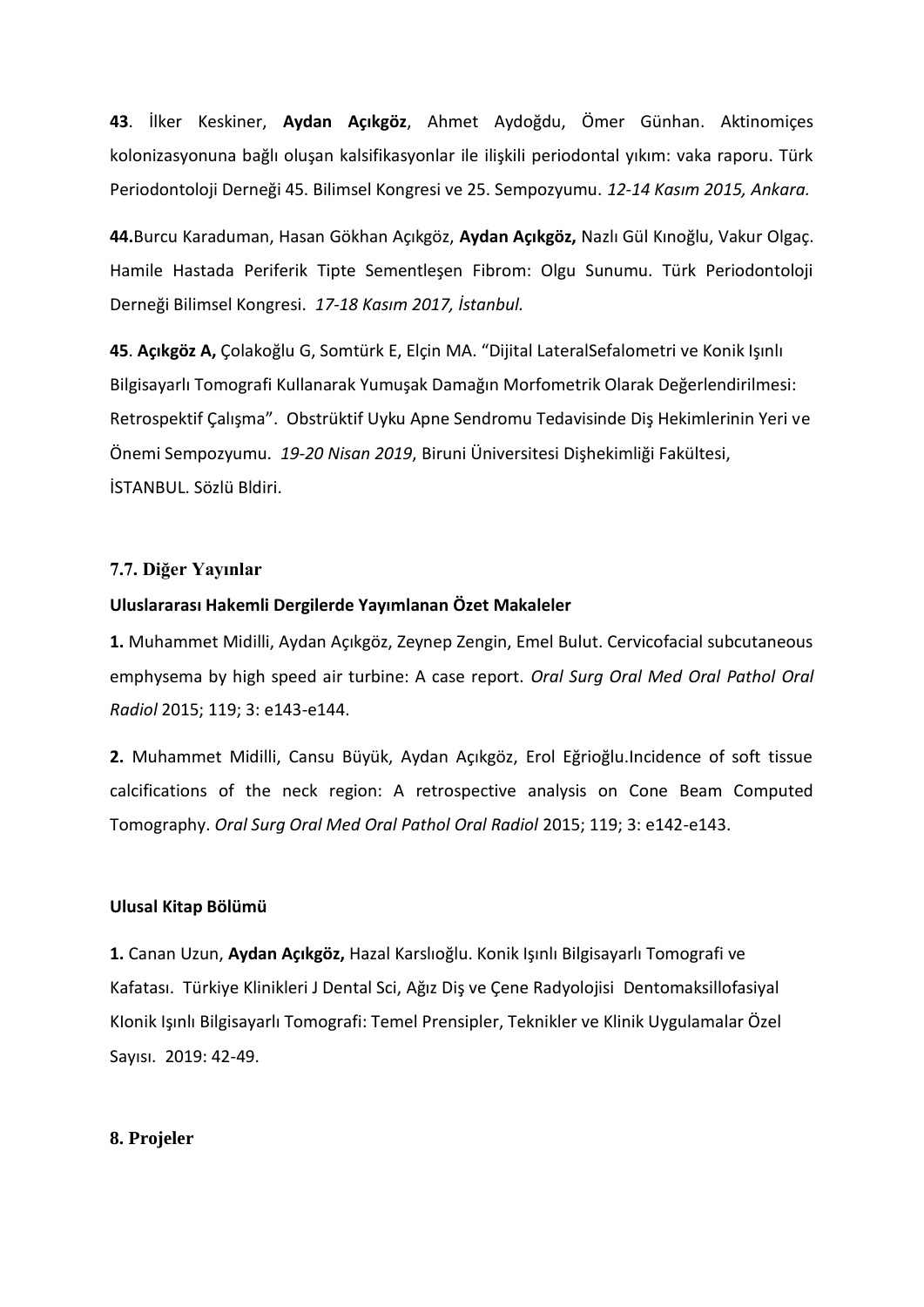# **9. İdari Görevler**

| İdari Görevler:                      | <b>Kurum</b>                                                                     | Yılı      |
|--------------------------------------|----------------------------------------------------------------------------------|-----------|
| Üniversite Yönetim Kurulu<br>Üyeliği | Biruni Üniversitesi Diş Hekimliği<br>Fakültesi                                   | 2016-2017 |
| Dekan Yardımcılığı                   | Biruni Üniversitesi Diş Hekimliği<br>Fakültesi<br>Ondokuz Mayıs Üniversitesi Diş | 2016-2017 |
|                                      | Hekimliği Fakültesi                                                              | 2000-2001 |
| Anabilim Dalı Başkanlığı             | İstanbul Aydın Üniversitesi Diş<br>Hekimliği Fakültesi                           | 2017-2019 |
|                                      | Biruni Üniversitesi Diş Hekimliği<br>Fakültesi                                   | 2016-2017 |
| Fakülte Yönetim Kurulu<br>Üyeliği    | Biruni Üniversitesi Diş Hekimliği<br>Fakültesi                                   | 2016-2017 |
|                                      | Ondokuz Mayıs Üniversitesi Diş<br>Hekimliği Fakültesi                            | 2011-2015 |

# **10. Bilimsel ve Mesleki Kuruluşlara Üyelikler**

The International Association of Dentomaxillofacial Radiology

European Academy of Dentomaxillofacial Radiology (EADMFR)

Oral Diagnoz ve Maksillofasiyal Radyoloji Derneği (ODMFR)

**11. Ödüller**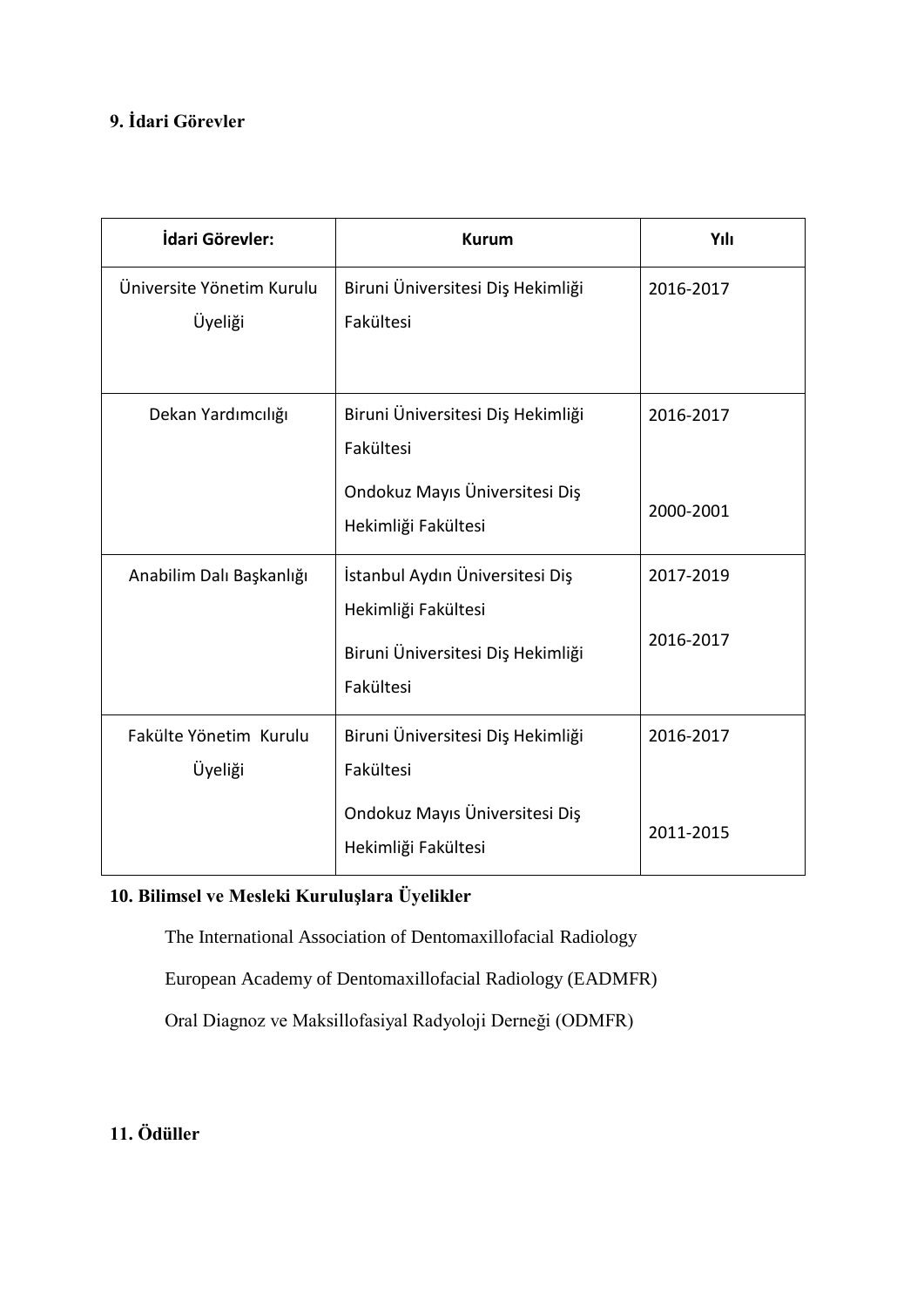# **12. Son iki yılda verilen lisans ve lisansüstü düzeydeki dersler**

| Haftalık Saati<br>Dersin Adı<br>Jonem | Akademik Yıl |  |  |  | Oğrenci Savısı |
|---------------------------------------|--------------|--|--|--|----------------|
|---------------------------------------|--------------|--|--|--|----------------|

# **Teorik Uygulama**

| 2018-2019 |         |                                    |                |     |
|-----------|---------|------------------------------------|----------------|-----|
| Güz       | $7 - 8$ | Enfektif endokardit                | $\overline{2}$ | 120 |
|           | $7 - 8$ | İleri görüntüleme yöntemleri       | 2              | 120 |
|           | $7 - 8$ | Tanıda yardımcı testler            | $\overline{2}$ | 120 |
|           | $7 - 8$ | Oral mukoza, anatomik yapılar 2    |                | 120 |
|           | $7 - 8$ | Çeneleri etkileyen sistemik        | 2              | 120 |
|           |         | hastalıklar                        |                |     |
|           | $7 - 8$ | Çürük ve periodontal radyoloji 2   |                | 120 |
|           | $7 - 8$ | Klinik / Radyolojik Uygulama (P) 5 |                |     |
|           |         |                                    |                |     |
| İlkbahar  | $7 - 8$ | Fokal enfeksiyon, profilaksi       | $\overline{2}$ | 120 |
|           | $7 - 8$ | Beyaz renkli ve oral               | $\overline{2}$ | 120 |
|           |         | prekanseröz lezyonlar              |                |     |
|           | $7 - 8$ | Çeneleri etkileyen kemik           | $\overline{2}$ | 120 |
|           |         | hastalıkları                       |                |     |
|           | $7 - 8$ | Kemo ve radyoterapi                | $\overline{2}$ | 120 |
|           |         | görenlerde oral komplikasyonlar    |                |     |
|           | $7 - 8$ | Klinik / Radyolojik Uygulama (P) 5 |                |     |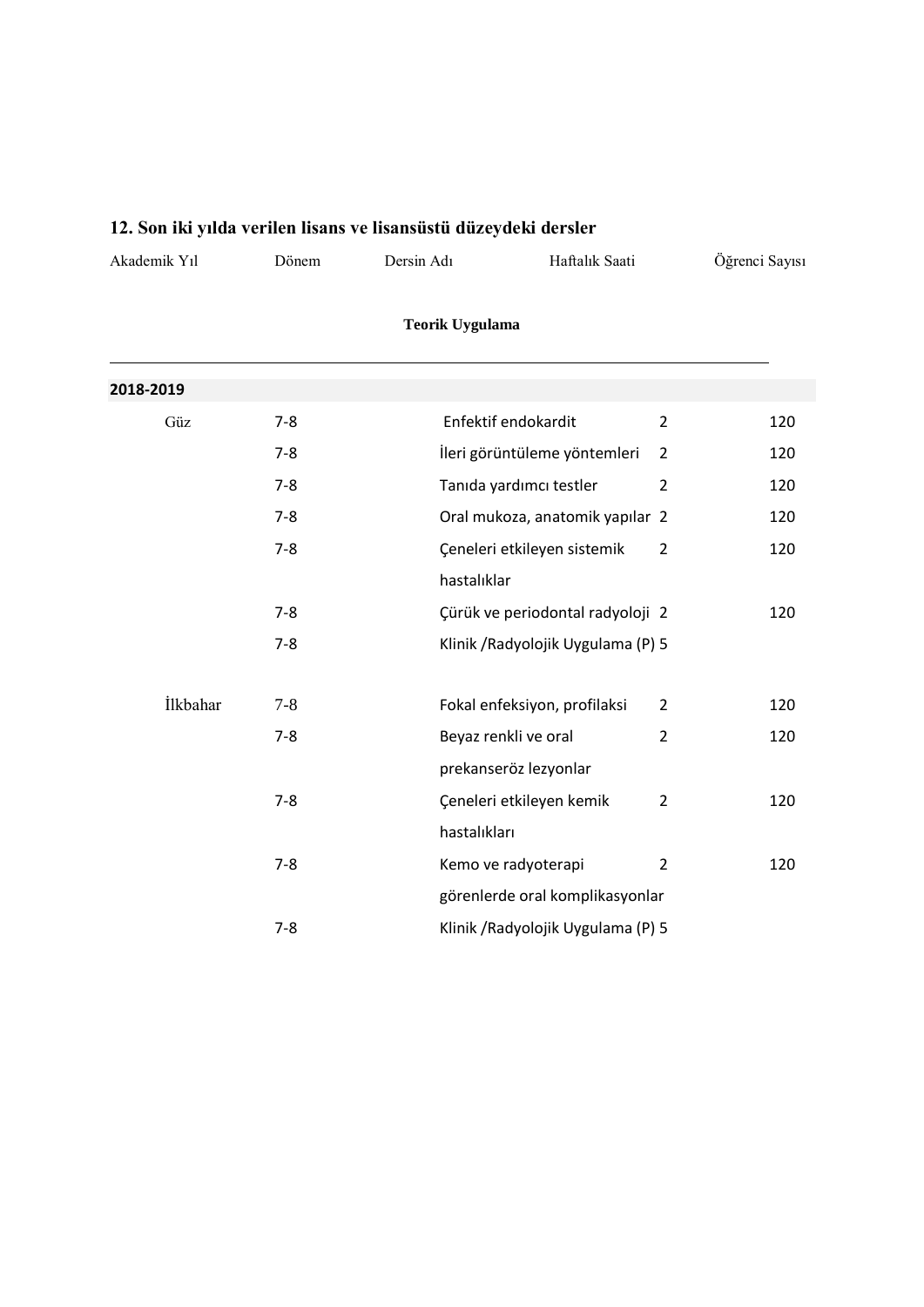|           | Güz             | $5 - 6$ | Radyografik görüntülerin           | $\mathbf{1}$   | 110 |
|-----------|-----------------|---------|------------------------------------|----------------|-----|
|           |                 |         | Yorumlanması                       |                |     |
|           |                 | $5-6$   | Dijital radyografiler              | $\mathbf{1}$   | 110 |
|           |                 | $5-6$   | Radyasyon fiziği                   | $\mathbf{1}$   | 110 |
|           |                 | $5-6$   | X-Işınları, röntgen tüpü,          | $\mathbf{1}$   | 110 |
|           |                 |         | X-Işını oluşumu                    |                |     |
|           | İlkbahar        | $5-6$   | Radyasyon zararları                | $\mathbf{1}$   | 110 |
|           |                 | $5-6$   | Radyasyondan korunma               | $\mathbf{1}$   | 110 |
|           |                 | $5-6$   | X-ışını- madde etkileşimi          | $\mathbf{1}$   | 110 |
|           |                 | $5-6$   | Muayene yöntemleri                 | $\mathbf{1}$   | 110 |
|           |                 | $5-6$   | İntra ve ekstraoral muayene        | $\mathbf{1}$   | 110 |
| 2017-2018 |                 |         |                                    |                |     |
|           | Güz             | $7 - 8$ | Beyaz renkli ve oral               | $\overline{2}$ | 100 |
|           |                 |         | prekanseröz lezyonlar              |                |     |
|           |                 | $7 - 8$ | Enfektif endokardit                | $\overline{2}$ | 100 |
|           |                 | $7 - 8$ | İleri görüntüleme yöntemleri       | $\overline{2}$ | 100 |
|           |                 | $7 - 8$ | Tanıda yardımcı testler            | $\overline{2}$ | 100 |
|           |                 | $7 - 8$ | Oral mukoza, anatomik yapılar 2    |                | 100 |
|           |                 | $7 - 8$ | Çeneleri etkileyen sistemik        | $\overline{2}$ | 100 |
|           |                 |         | Hastalıklar                        |                |     |
|           |                 | $7 - 8$ | Klinik / Radyolojik Uygulama (P) 5 |                |     |
|           |                 |         |                                    |                |     |
|           | <b>İlkbahar</b> | $7 - 8$ | Çürük ve periodontal radyoloji 2   |                | 100 |
|           |                 | $7 - 8$ | Fokal enfeksiyon, profilaksi       | $\overline{2}$ | 100 |
|           |                 | $7 - 8$ | Çeneleri etkileyen kemik           | $\overline{2}$ | 100 |
|           |                 |         | Hastalıkları                       |                |     |
|           |                 | $7 - 8$ | Kemo ve radyoterapi                | $\overline{2}$ | 100 |
|           |                 |         | görenlerde oral komplikasyonlar    |                |     |
|           |                 | $7 - 8$ | Radyografların yorumlanması 2      |                | 100 |
|           |                 | $7 - 8$ | Klinik / Radyolojik Uygulama (P) 5 |                |     |
|           |                 |         |                                    |                |     |
|           | Güz             | $5-6$   | Radyasyon fiziği                   | $\mathbf{1}$   | 120 |
|           |                 | $5-6$   | X-Işınları, röntgen tüpü,          | $\mathbf{1}$   | 120 |